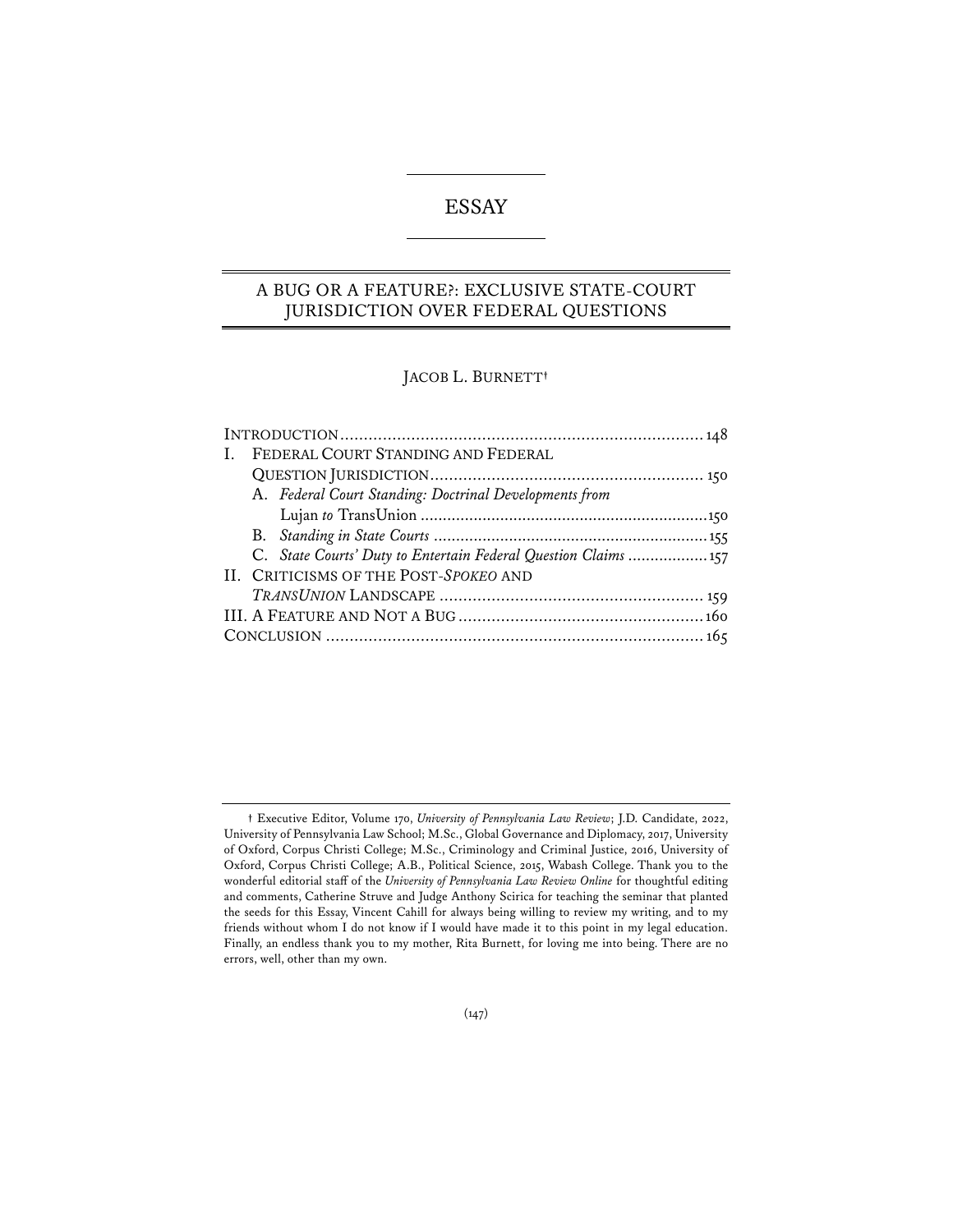## INTRODUCTION

On August 5th, 2017, while enjoying the thrills and frills of a Six Flags theme park, Hugo and Sharon Soto used their debit cards to purchase food five separate times during their outing.**<sup>1</sup>** After processing each payment for their food purchases, Six Flags issued them a receipt that contained all twelve digits of their debit card number.**<sup>2</sup>** The Sotos sued in state court on behalf of themselves and a putative class arguing that these receipts violated the federal Fair Credit Reporting Act (FCRA), amended by the Fair and Accurate Credit Transactions Act (FACTA), which prohibits the printing of more than the last five digits of a credit or debit card number on an electronically printed receipt.**<sup>3</sup>** The Sotos argued that their injury consisted of the *chance* that the receipts that they had thrown away could compromise their payment card information; however, they did not allege that their credit or debit card information had actually been compromised.**<sup>4</sup>**

After the Sotos filed their complaint in state court, the defendants removed the case to federal court on the basis of federal question jurisdiction and the Class Action Fairness Act.**<sup>5</sup>** Even though the statute created a federal cause of action and Six Flags' action arguably violated congressional directive, the federal district court held that it lacked subject matter jurisdiction to hear the claim.**6**The court reasoned that a recent Supreme Court holding in *Spokeo, Inc. v. Robins***<sup>7</sup>** controlled and determined that the plaintiffs did not satisfy *Spokeo*'s legal test for establishing Article III standing.**<sup>8</sup>** The plaintiffs simply failed to allege a sufficiently concrete injury.**<sup>9</sup>** However, the court's finding regarding the Sotos' ability to establish federal standing did not put an end to the Sotos' attempt to vindicate their statutory rights. Instead, the court remanded the case to Illinois state court to determine whether the state court had jurisdiction to entertain the suit.**<sup>10</sup>**

How could the Sotos, and the class, lack standing to pursue their federal cause of action in federal court but potentially be able to assert their claim in state court? As the district court described, "Illinois is not bound to follow

**<sup>1</sup>** Soto v. Great Am. LLC, No. 17-6902, 2018 WL 2364916, at \*1 (N.D. Ill. May 24, 2018).

**<sup>2</sup>** *Id.*

**<sup>3</sup>** *Id.*

**<sup>4</sup>** *Id.*

**<sup>5</sup>** *Id.*

**<sup>6</sup>** *Id.* at \*2-5.

**<sup>7</sup>** 578 U.S. 330, 334 (2016) [hereinafter *Spokeo*]. In this case, the Supreme Court held that "[Plaintiffs cannot] allege a bare procedural violation, divorced from any concrete harm, and satisfy the injury-in-fact requirement of Article III." *Id.* at 341.

**<sup>8</sup>** *Soto*, 2018 WL 2364916, at \*2-3.

**<sup>9</sup>** *Id.*

**<sup>10</sup>** *Id.* at \*4-5.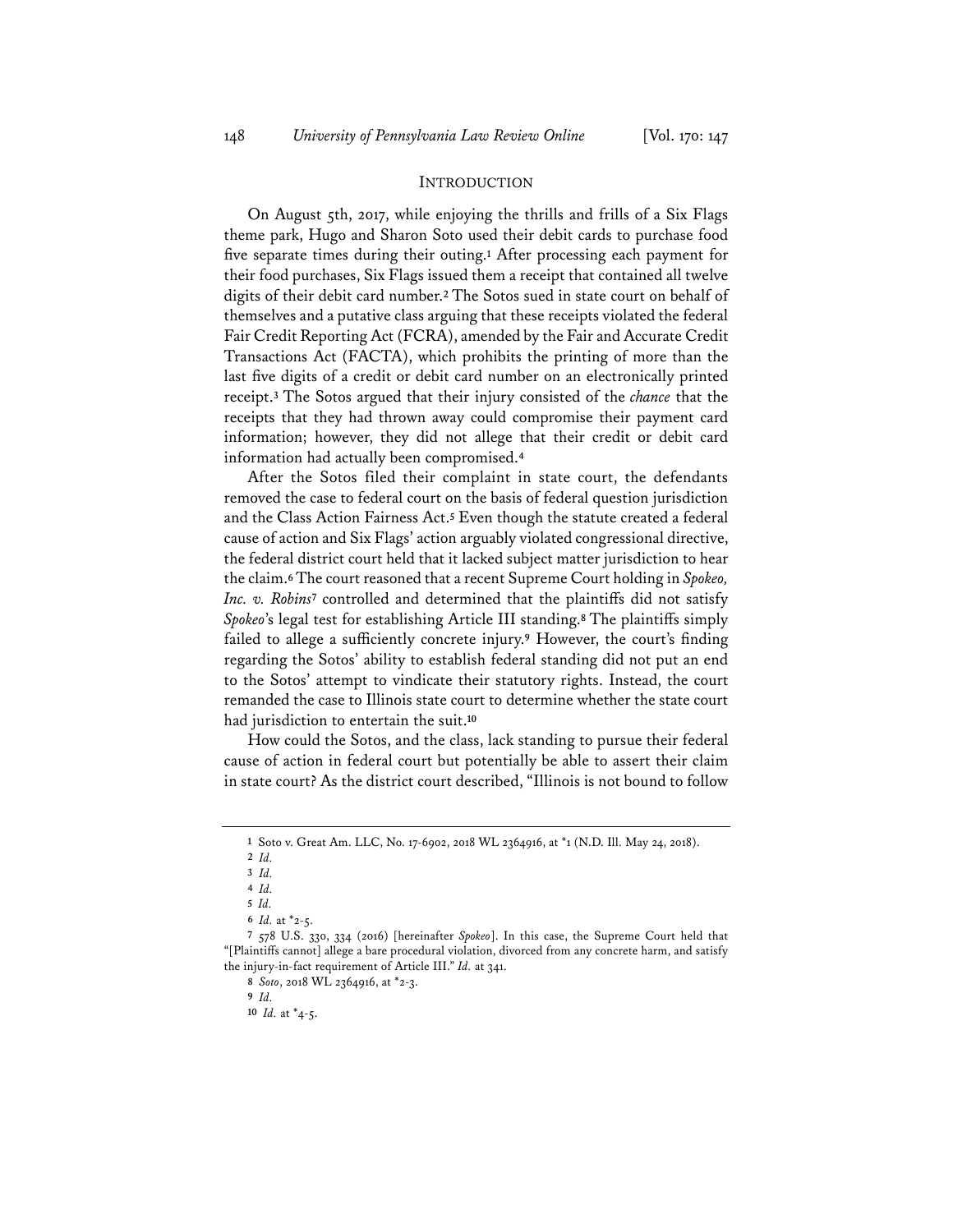Article III's requirements in the same way that federal courts are."**<sup>11</sup>** The court noted that the Supreme Court's standing jurisprudence had created a notable twist in the system: "Although this means that a state court potentially has jurisdiction over a federal statutory violation in an instance where a federal court does not, this is in fact a notable quirk of the United States federalist system."**<sup>12</sup>**

University of Missouri law professor Thomas Bennett recently analyzed this aspect of our judicial system: there are some state courts, specifically those that have a standing doctrine distinct from federal courts, that can exert exclusive jurisdiction over federal question claims.**<sup>13</sup>** However, he is skeptical that this feature of our judicial system is a "quirk" as much as it "produce[s] an outcome at best bizarre and at worst harmful to the integrity of federal law."**<sup>14</sup>** He argues that "the more significant reason to be wary of *Spokeo* and its progeny is that they work a massive transfer of federal claims from federal to state courts, where federal law will develop largely without the participation of federal courts."**<sup>15</sup>** While he sees potential costs to plaintiffs and defendants, the biggest consequence, in his view, is "the possibility of disuniformity in federal law."**<sup>16</sup>** His solution to this perceived problem is for the Supreme Court to overturn its decision restricting standing in *Spokeo*.**<sup>17</sup>**

The Supreme Court ultimately declined that path; instead, it reaffirmed *Spokeo*'s core holding five years later in *TransUnion LLC v. Ramirez*—another case involving the FCRA.**<sup>18</sup>** The majority came to its decision despite the dissent's warning that "[b]y declaring that federal courts lack jurisdiction, the Court has thus ensured that state courts will exercise exclusive jurisdiction over these sorts of class actions."**<sup>19</sup>**

In this Essay, I argue that Bennett's predictions concerning the effects of the Supreme Court's recent opinions on the standing doctrine and his criticisms of this dimension of judicial federalism are overstated. The data on

**<sup>11</sup>** *Id.* at \*4 (relying on ASARCO Inc. v. Kadish, 490 U.S. 605, 617 (1989)).

**<sup>12</sup>** *Id.* at \*5 (quoting Miranda v. Magic Mountain LLC, 2018 WL 571914, at \*3 (C.D. Cal. Jan. 25, 2018) (internal quotation marks omitted)).

**<sup>13</sup>** Thomas B. Bennett, *The Paradox of Exclusive State-Court Jurisdiction Over Federal Claims*, 105 MINN. L. REV. 1211, 1212 (2021) [hereinafter Bennett, *Paradox*]. I will note that my use of the phrase "exclusive jurisdiction" in this sentence, and in other places in this Essay, is a little imprecise as the United States Supreme Court may still exercise appellate jurisdiction over the federal question claim—at least where the defendant has lost at the state supreme court level. *See infra* Part III. However, for purposes of above-the-line brevity and coherence, please accept this footnote disclaimer.

**<sup>14</sup>** *Id.* at 1213.

**<sup>15</sup>** *Id.* at 1214.

**<sup>16</sup>** *Id.* at 1216. Bennett's other concerns regarding the alleged costs to plaintiffs and defendants are not addressed in this Essay.

**<sup>17</sup>** *Id.* at 1215.

**<sup>18</sup>** 141 S. Ct. 2190, 2204-07 (2021) [hereinafter *TransUnion*].

**<sup>19</sup>** *Id.* at 2224 n.9 (Thomas, J., dissenting).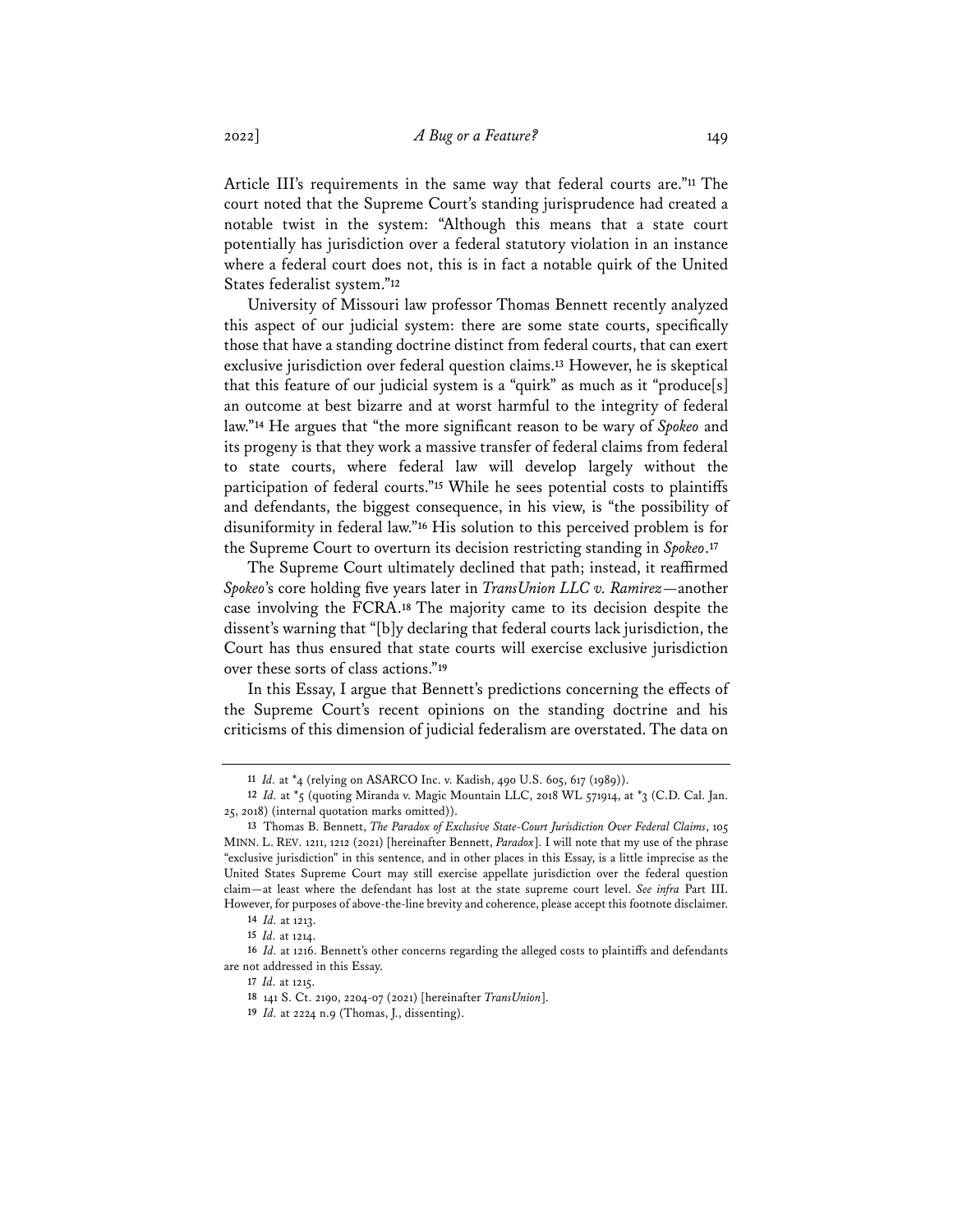the initial impact of *Spokeo* and *TransUnion* do not paint as stark a "massive transfer" of cases as Bennett suggests. State courts that have jurisdiction to entertain these cases are well suited to adjudicate federal questions, will not create substantial disuniformity in federal law, and will not usurp the federal sovereign's power to create and interpret federal law. As such, the potential of exclusive state-court jurisdiction over federal question claims is a feature and not a bug of the Constitution's design, or at least the Supreme Court's interpretation of it. This Essay proceeds in three Parts. First, I give background on the development of the federal standing doctrine. In the process, I briefly describe how standing in state and federal courts may differ, which results in some state courts entertaining federal question claims that federal courts cannot exert jurisdiction over. Second, I detail Bennett's argument that this enterprise is a bug and not a feature of our judicial system. Third, I argue that his fears of disuniformity of federal law and usurpation of the federal sovereign's power to create and interpret federal law are misguided. I report initial data from state courts entertaining these types of cases, which demonstrate that there has not been a mass transfer of federal question cases from federal courts to state courts. Further, Bennett's criticisms fall flat given evidence of state and federal court parity adjudicating federal questions, and the Supreme Court's retention of the power to review state-court judgments, at least when the defendant has lost below.**<sup>20</sup>**

## I. FEDERAL COURT STANDING AND FEDERALQUESTION JURISDICTION

This Part traces the interaction between the Supreme Court's standing and federal question jurisdiction doctrines which lay the foundation for the situation in which our judicially federalized system now finds itself: some state courts exercising exclusive jurisdiction over federal question claims.

## A. *Federal Court Standing: Doctrinal Developments from* Lujan *to* TransUnion

The standing doctrine serves a gatekeeping function for the federal courts and "identif[ies] those disputes which are appropriately resolved through the judicial process."**<sup>21</sup>** This Essay focuses on what injuries suffice to confer standing as it is the "core of Article III's requirement for cases and

**<sup>20</sup>** The Supreme Court is empowered to review judgments, not opinions. *See* 28 U.S.C. § 1257(a) ("Final judgments or decrees rendered by the highest court of a State in which a decision could be had, may be reviewed by the Supreme Court . . . .").

**<sup>21</sup>** Lujan v. Defs. of Wildlife, 504 U.S. 555, 560 (1992) (quoting Whitmore v. Arkansas, 495 U.S. 149, 155 (1990)). For an extensive overview of the robust scholarship analyzing the rise of the federal standing doctrine and arguing that modern judges—not the founders—invented the standing doctrine, see Bennett, *Paradox*, *supra* note 13, at 1217 n.23, 1219 nn.28-30.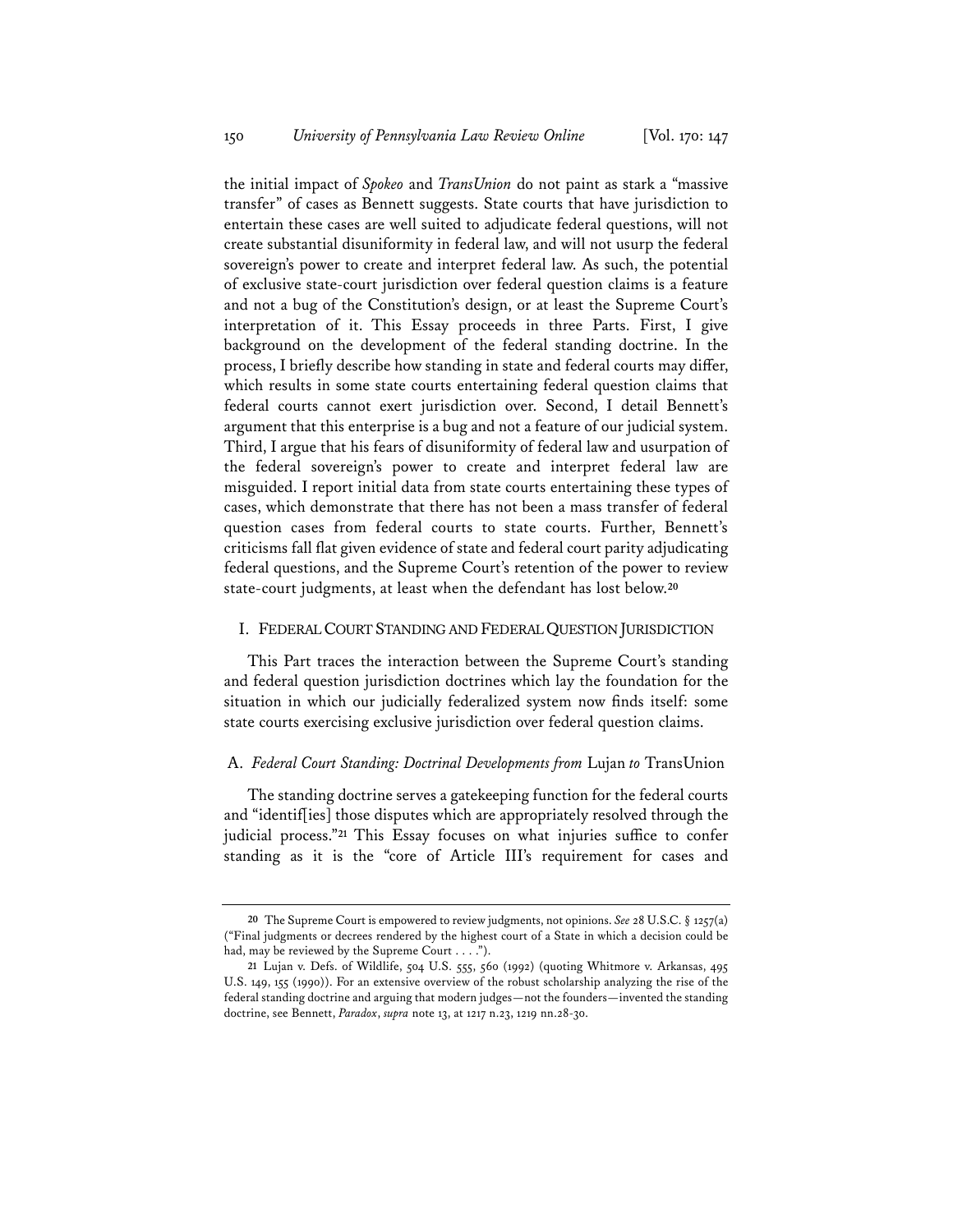controversies."**22**The Supreme Court has generally restricted access to federal courts through tightening what qualifies as an injury in fact.**<sup>23</sup>**

Justice Scalia succinctly articulated the modern standing doctrine in *Lujan v. Defenders of Wildlife*.**<sup>24</sup>** In *Lujan*, the plaintiffs challenged a rule that the Secretary of the Interior promulgated which interpreted the Endangered Species Act.**<sup>25</sup>** The plaintiffs relied on a citizen-suit section of the Act that read "any person may commence a civil suit . . . to enjoin . . . any . . . agency . . . alleged to be in violation of any provision" of the Act.**<sup>26</sup>** The Court addressed the question: can Congress statutorily grant a plaintiff standing solely through creating a cause of action, i.e., did the plaintiffs have standing under Article III to sue?**27**The Court found that the plaintiffs did not have standing to sue in federal court,**<sup>28</sup>** and in effect, the Court held that even though a plaintiff may have a statutory right to sue, such plaintiff is not guaranteed Article III standing.**<sup>29</sup>**

Justice Scalia, speaking for the Court, argued that for a plaintiff in federal court to satisfy the "Cases and Controversies" requirement of Article III,**<sup>30</sup>** she must (1) have suffered an "injury in fact" (2) that is "fairly traceable" to the defendant's conduct—that the defendant caused the injury— $(3)$  which a court can remedy.**<sup>31</sup>** The Court emphasized that the "injury in fact" must be (1) concrete and particularized and (2) actual or imminent—not conjectural or hypothetical.**<sup>32</sup>** Because the Court stated that the necessary harm needed to be "concrete and particularized" to confer standing, it created a disjunctive test, implying that a harm could be concrete but not particularized, or, on the other hand, particularized but not concrete.**<sup>33</sup>**

Even though it described the disjunctive test, the Court held that the plaintiffs failed to allege an actual or imminent harm, and the novel theories

**<sup>22</sup>** ERWIN CHEMERINSKY,CONSTITUTIONAL LAW: PRINCIPLES AND POLICIES 64 (3d ed. 2006).

**<sup>23</sup>** *See* Bennett, *Paradox*, *supra* note 13, at 1218 ("[A] series of slow but steady changes to standing doctrine have conspired, over the last fifty years, to restrict access to federal courts. Almost all of the doctrinal changes to this requirement involve the 'injury' prong of that three-part test for standing." (footnotes omitted)).

**<sup>24</sup>** 504 U.S. at 560-61.

**<sup>25</sup>** *Id.* at 557-58.

**<sup>26</sup>** 16 U.S.C. § 1540(g)(1)(A).

**<sup>27</sup>** *Lujan*, 504 U.S. at 558; Bennett, *Paradox*, *supra* note 13, at 1221.

**<sup>28</sup>** *Lujan*, 504 U.S. at 578.

**<sup>29</sup>** Bennett, *Paradox*, *supra* note 13, at 1223-24.

**<sup>30</sup>** U.S. CONST. art. III, § 2.

**<sup>31</sup>** *Lujan*, 504 U.S. at 560-61 (citations and internal quotation marks omitted).

**<sup>32</sup>** *Id.* at 560 (citations and internal quotation marks omitted).

**<sup>33</sup>** Bennett, *Paradox*, *supra* note 13, at 1223 ("By setting the requirements of concreteness and particularization apart, *Lujan*'s formulation thus subtly expanded the doctrinal test for standing. By enumerating these sub-elements conjunctively, *Lujan* suggested that they have different content and must be satisfied separately.").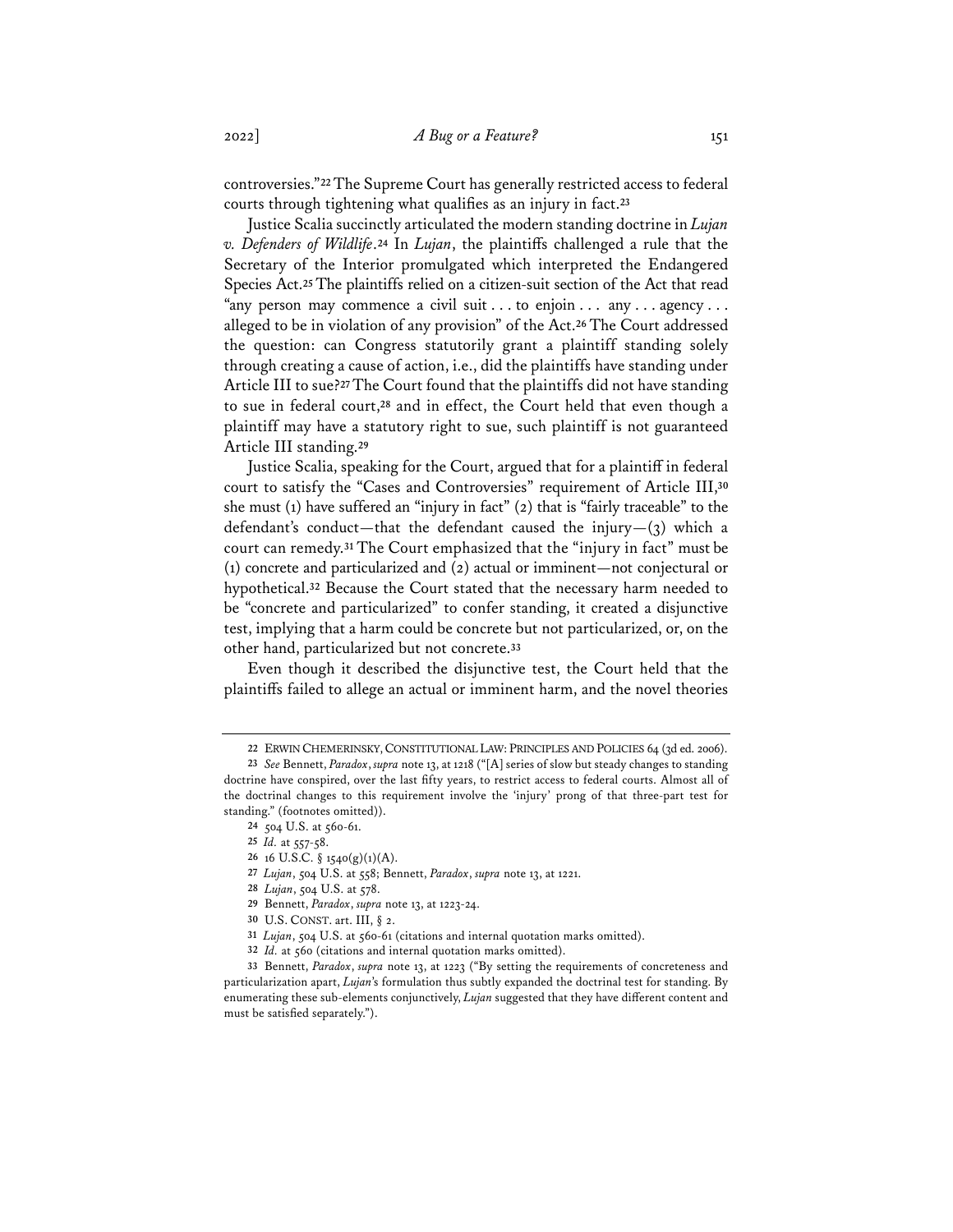of standing the plaintiffs alleged failed to establish a particularized harm.**<sup>34</sup>** A particularized harm is one that "is more acute than [that suffered by] the public at large," and the plaintiffs in *Lujan* failed to demonstrate that their injuries were unique to them.**35**The Court said little, however, about whether the harms the plaintiffs alleged were sufficiently concrete.**<sup>36</sup>** It left the question, and analysis, of what harms are concrete enough to confer Article III standing unanswered for over two decades.

The Court took up that question and fleshed out the standing doctrine when it agreed to hear arguments in *Spokeo* and *TransUnion*, both of which involved the FCRA.**<sup>37</sup>** The FCRA regulates agencies that compile and disseminate consumers' personal information, aiming to protect consumer privacy and promote fair and accurate credit reporting.**<sup>38</sup>** To enforce these provisions, the FCRA "creates a private cause of action, imposes statutory damages of up to \$1,000 for each willful violation of the act, and authorizes awards of punitive damages and attorney's fees to successful plaintiffs."**<sup>39</sup>**

The Court's first cut at defining the contours of the concreteness requirement came in *Spokeo*.**<sup>40</sup>** The case involved Spokeo, a firm that operates a "people search engine."**<sup>41</sup>** Spokeo ran a search on the plaintiff, Thomas Robins, which returned inaccurate information.**<sup>42</sup>** Robins filed a class-action complaint alleging, among other things, violations of the FCRA.**<sup>43</sup>** Spokeo moved to dismiss the case for lack of standing and argued that Robins failed to plead a concrete injury.**<sup>44</sup>**

Justice Alito, speaking for the majority, ruled narrowly on the issue presented, while reasoning loudly about the concreteness requirement. First, the Court emphasized the conjunctive nature of the injury requirement—a plaintiff's injury must be particularized *and* concrete.**<sup>45</sup>** He wrote that "[p]articularization is necessary to establish injury in fact, but it is not sufficient. An injury in fact must also be 'concrete.'"**<sup>46</sup>** Second, the Court articulated a concreteness standard. A concrete harm must be de facto—it must actually exist; further, "[w]hen [the Court has] used the adjective

**<sup>34</sup>** *Lujan*, 504 U.S. at 564, 567.

**<sup>35</sup>** Bennett, *Paradox*, *supra* note 13, at 1220.

**<sup>36</sup>** *Id.* at 1224.

**<sup>37</sup>** *Spokeo*, 578 U.S. 330, 333 (2016); *TransUnion*, 141 S. Ct. 2190, 2202 (2021).

**<sup>38</sup>** 15 U.S.C. § 1681(a); *TransUnion*, 141 S. Ct. at 2200.

**<sup>39</sup>** Bennett, *Paradox*, *supra* note 13, at 1225; *see also* 15 U.S.C. § 1681n(a)(1)(A), (a)(2), (c).

**<sup>40</sup>** 578 U.S. 330 (2016).

**<sup>41</sup>** *Id.* at 333.

**<sup>42</sup>** *Id.*

**<sup>43</sup>** *Id.* at 336.

**<sup>44</sup>** *Id.* at 336-37.

**<sup>45</sup>** *Id.* at 339-43.

**<sup>46</sup>** *Id.* at 339.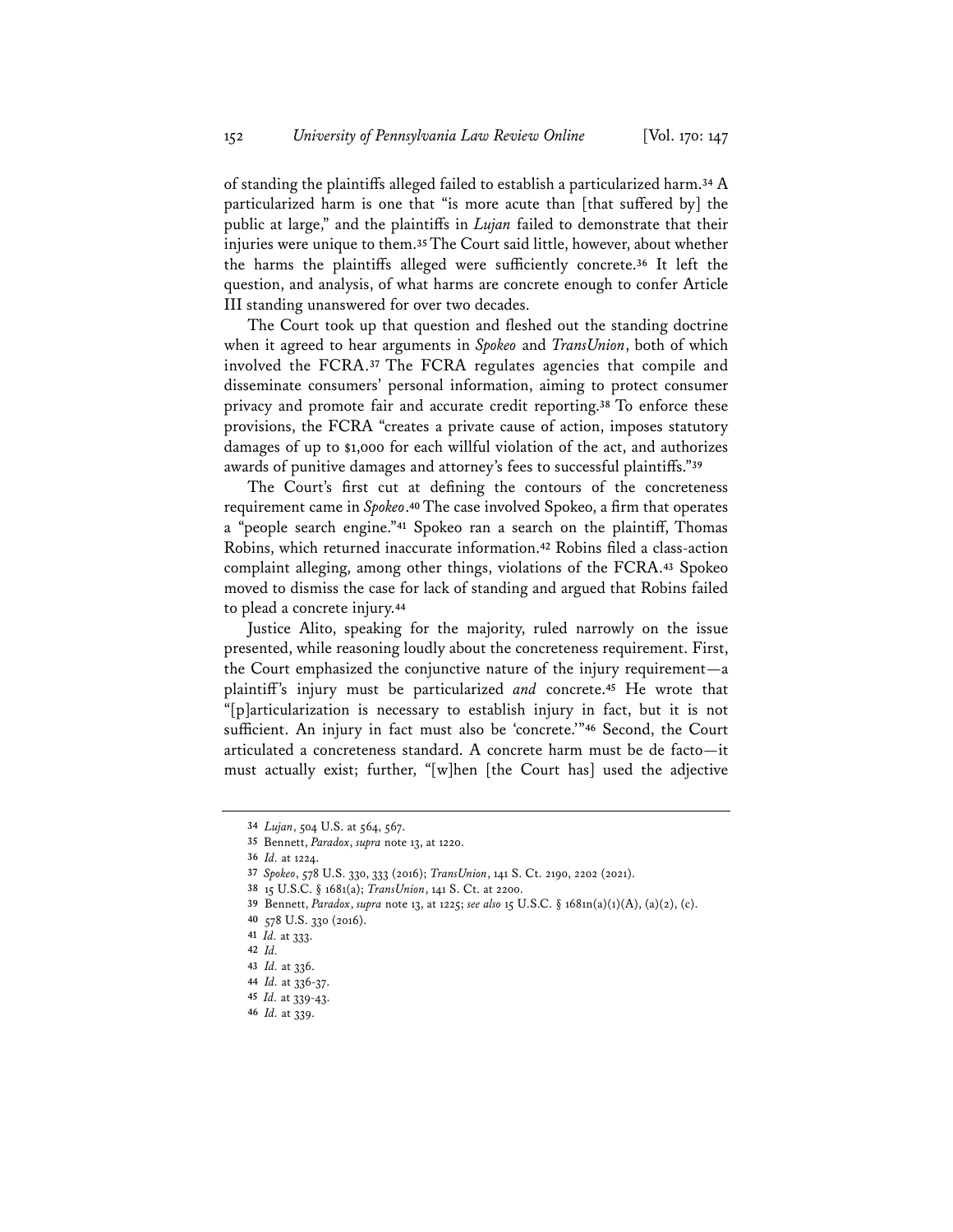'concrete,' [it has] meant to convey the usual meaning of the term—'real,' and not 'abstract.'"**<sup>47</sup>** Third, the Court emphasized that a concrete harm need not necessarily be tangible. In fact, the Court had recognized intangible, concrete harms in other cases.**<sup>48</sup>** To determine whether or not an intangible harm satisfies the concreteness requirement, Justice Alito instructed one to look to history and the judgment of Congress.**<sup>49</sup>** But, fourth, Congress cannot create a cognizable harm out of thin air. In the Court's view,

Congress' role in identifying and elevating intangible harms does not mean that a plaintiff automatically satisfies the injury-in-fact requirement whenever a statute grants a person a statutory right and purports to authorize that person to sue to vindicate that right. Article III standing requires a concrete injury even in the context of a statutory violation. For that reason, Robins could not, for example, allege a bare procedural violation, divorced from any concrete harm, and satisfy the injury-in-fact requirement of Article III.**<sup>50</sup>**

Therefore, Congress cannot legislatively specify, create, or designate harms as concrete for Article III purposes. However, on the record before it, the Court could not decide if Robins experienced a concrete harm and did not discuss exactly what role Congress had in its power to identify or elevate intangible harms.**<sup>51</sup>** The Court decided to vacate the Ninth Circuit's decision and remand for further analysis.**<sup>52</sup>**

The Court answered these outstanding questions and rounded out its standing-doctrine jurisprudence and analysis of concrete harms in *TransUnion*.**<sup>53</sup>** A putative class of over eight-thousand people sued TransUnion for an alleged failure to use reasonable procedures to ensure accuracy of their credit files in violation of the FCRA.**<sup>54</sup>** There were essentially two groups of claimants those who had a misleading and erroneous file given to a third party and those who did not.**<sup>55</sup>** The Court held that those who had their files disseminated to third parties did allege a particularized and concrete injury. Yet, those whose alleged harm was having erroneous information on file that was not given to a third party did not sustain the requisite injury needed to establish standing in

**<sup>47</sup>** *Id.* at 340.

**<sup>48</sup>** *Id.*

**<sup>49</sup>** *Id.* at 340-41.

**<sup>50</sup>** *Id.* at 341.

**<sup>51</sup>** *Id.* at 342-43.

**<sup>52</sup>** *Id.* at 343; Bennett, *Paradox*, *supra* note 13, at 1227.

**<sup>53</sup>** 141 S. Ct. 2190 (2021).

**<sup>54</sup>** *Id.* at 2200.

**<sup>55</sup>** *Id.*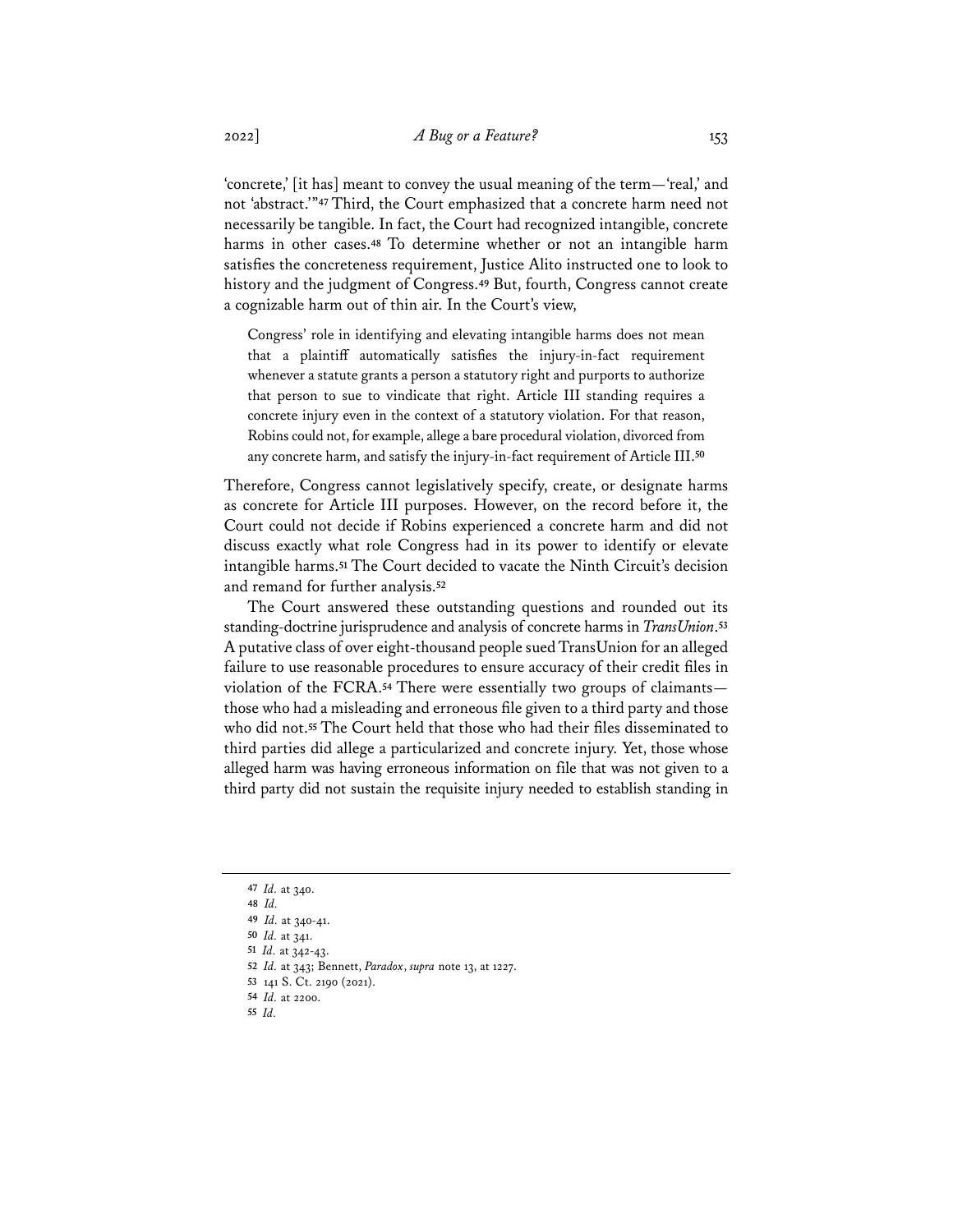federal courts.**<sup>56</sup>** The Court held this *even though* the statute explicitly created substantive privacy rights and authorized both types of plaintiffs to sue.**<sup>57</sup>**

The Court emphasized that the central role in determining concreteness is whether the alleged harm has a "close relationship" to a harm traditionally recognized by American courts, "such as physical harm, monetary harm, or various intangible harms including . . . reputational harm."**<sup>58</sup>** The Court stated that "[the] inquiry asks whether plaintiffs have identified a close historical or common-law analogue for their asserted injury."**<sup>59</sup>** In a lengthy passage, Justice Kavanaugh, writing for the majority, then analyzed Congress's role in conferring standing by creating certain rights. He wrote:

In determining whether a harm is sufficiently concrete to qualify as an injury in fact, the Court in *Spokeo* said that Congress's views may be "instructive." Courts must afford due respect to Congress's decision to impose a statutory prohibition or obligation on a defendant, and to grant a plaintiff a cause of action to sue over the defendant's violation of that statutory prohibition or obligation. In that way, Congress may "elevate to the status of legally cognizable injuries concrete, *de facto* injuries that were previously inadequate in law." But even though "Congress may 'elevate' harms that 'exist' in the real world before Congress recognized them to actionable legal status, it may not simply enact an injury into existence, using its lawmaking power to transform something that is not remotely harmful into something that is."

Importantly, this Court has rejected the proposition that "a plaintiff automatically satisfies the injury-in-fact requirement whenever a statute grants a person a statutory right and purports to authorize that person to sue to vindicate that right." As the Court emphasized in *Spokeo*, "Article III standing requires a concrete injury even in the context of a statutory violation."**<sup>60</sup>**

Consequently, a plaintiff may have a federal statutory cause of action to sue a defendant for allegedly violating a federal law, without experiencing any concrete harm caused by the defendant's conduct.**<sup>61</sup>** In essence, "under Article III, an injury in law is not an injury in fact."**62**The Court justified this analysis by arguing that such a distinction was essential to the Constitution's separation of powers.**<sup>63</sup>**

**<sup>56</sup>** *Id.*

**<sup>57</sup>** Erwin Chemerinsky, *What's Standing After* TransUnion, LLC v. Ramirez, 96 N.Y.U. L. REV. ONLINE 269, 280 (2021).

**<sup>58</sup>** *TransUnion*, 141 S. Ct. at 2200.

**<sup>59</sup>** *Id.* at 2204.

**<sup>60</sup>** *Id.* at 2204-05 (citations omitted).

**<sup>61</sup>** *Id.* at 2205.

**<sup>62</sup>** *Id.*

**<sup>63</sup>** *Id.* at 2207; *see also id.* at 2206 ("[I]f the law of Article III did not require plaintiffs to demonstrate a 'concrete harm,' Congress could authorize virtually any citizen to bring a statutory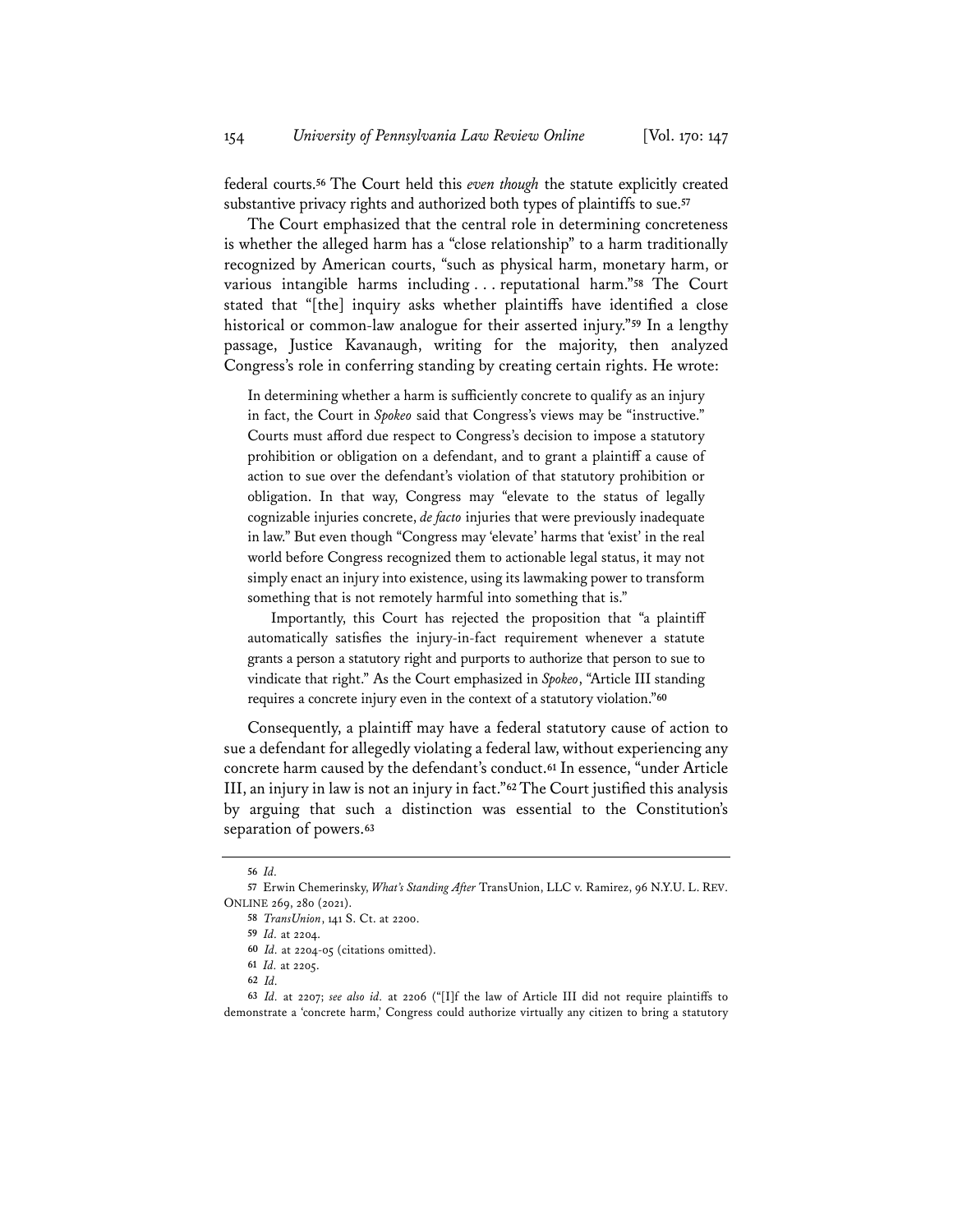However, the dissenters were not persuaded. Justice Thomas's dissent pointedly argued that "[n]ever before has this Court declared that legal injury is *inherently* insufficient to support standing. And never before has this Court declared that legislatures are constitutionally precluded from creating legal rights enforceable in federal court if those rights deviate too far from their common-law roots."**<sup>64</sup>** Justice Kagan echoed this concern in her dissent as well. She wrote, "[t]he Court here transforms standing law from a doctrine of judicial modesty into a tool of judicial aggrandizement. It holds, for the first time, that a specific class of plaintiffs whom Congress allowed to bring a lawsuit cannot do so under Article III."**<sup>65</sup>**

\* \* \*

This brief discussion of the trio of standing cases brings to light three important points. First, the Court's analysis of the particularization prong focuses on the characteristics of the plaintiff—that they felt the injury personally and individually.**<sup>66</sup>** Second, a concrete harm inquiry asks, instead, "whether the plaintiff's injury is sufficiently tangible, even assuming it is particular to her."**<sup>67</sup>** As such, the concreteness prong focuses on the characteristics of the injury itself. If a court considers one category of injuries to be non-concrete, no one can sue in federal court to redress it.**<sup>68</sup>** Third, and most importantly for purposes of this Essay, these cases apply to standing in federal courts, where Article III constrains jurisdiction. They do not necessarily apply in state courts—an issue to which this Essay now turns.

## B. *Standing in State Courts*

As discussed above, *Lujan*, *Spokeo*, and *TransUnion* illustrate a standing doctrine that finds its grounding in the "Cases and Controversies" clause of the United States Constitution.**<sup>69</sup>** Those constraints, including the particularity

damages suit against virtually any defendant who violated virtually any federal law. Such an expansive understanding of Article III would flout constitutional text, history, and precedent."). While not the focus of this Essay, one may wonder, instead, whether this ruling is a further extension of the Court's contempt for Congress. *See generally* Pamela S. Karlan, Foreword, *Democracy and Disdain*, 126 HARV. L. REV. 1 (2012).

**<sup>64</sup>** *Id.* at 2221 (Thomas, J., dissenting) (footnote omitted).

**<sup>65</sup>** *Id.* at 2225 (Kagan, J., dissenting).

**<sup>66</sup>** *See, e.g.*, Lujan v. Defs. of Wildlife, 504 U.S. 555, 567 (1992) ("It goes beyond the limit, however, and into pure speculation and fantasy, to say that anyone who observes or works with an endangered species, anywhere in the world, is appreciably harmed by a single project affecting some portion of that species with which he has no more specific connection.").

**<sup>67</sup>** *See* Bennett, *Paradox*, *supra* note 13, at 1220.

**<sup>68</sup>** *Id.*

**<sup>69</sup>** *See supra* Section I.A.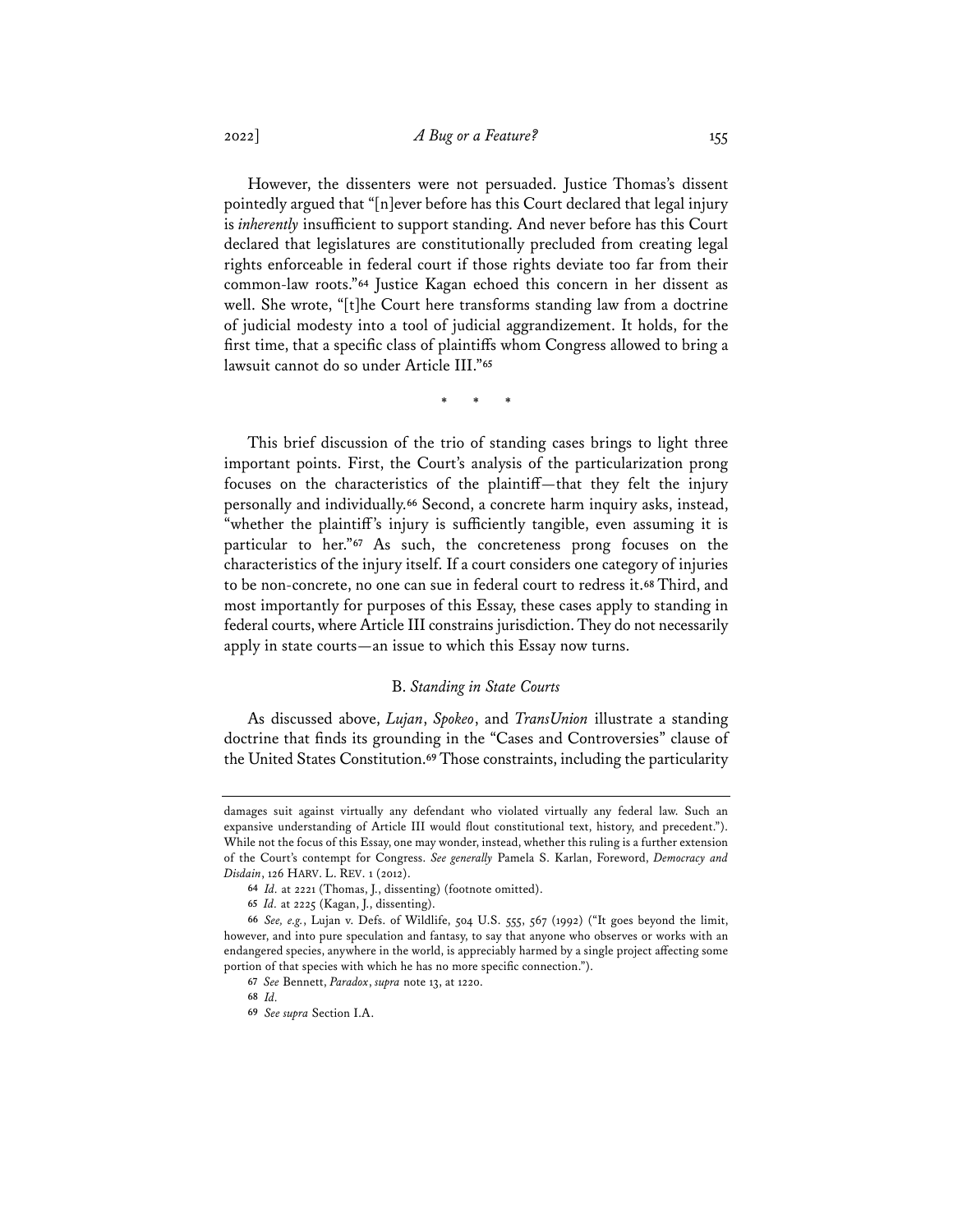and concreteness requirements, do not bind state courts.**<sup>70</sup>** State courts are free to determine standing in their jurisdiction.**<sup>71</sup>** Some have followed the Supreme Court's articulation of the doctrine.**<sup>72</sup>** However, others have opted to develop their own doctrine without certain requirements imposed by federal courts.**<sup>73</sup>**

State courts often define their standing doctrine in reaction to federal developments.**<sup>74</sup>** Bennett observed that "[s]tate courts' varied reception to

**72** Delaware, Georgia, and Missouri are among the states that follow the federal standing doctrine. *See, e.g.*, Dover Hist. Soc'y v. City of Dover Plan. Comm'n, 838 A.2d 1103, 1111 (Del. 2003) ("This Court has recognized that the *Lujan* requirements for establishing standing under Article III to bring an action in federal court are generally the same as the standards for determining standing to bring a case or controversy within the courts of Delaware."); Sons of Confederate Veterans v. Newton Cnty. Bd. of Comm'rs, 861 S.E.2d 653, 657-58 (Ga. App. 2021) ("And under federal and Georgia law, standing requires (1) an injury in fact; (2) a causal connection between the injury and the causal conduct; and (3) the likelihood that the injury will be redressed with a favorable decision. An injury in fact is one that is both concrete and particularized and actual or imminent, not conjectural or hypothetical." (footnote and internal quotation marks omitted)); Corozzo v. Wal-Mart Stores, Inc., 531 S.W.3d 566, 573-74 (Mo. Ct. App. 2017) ("'The requirement that a party have standing to bring an action is a component of the general requirement of justiciability' in both the federal context and in Missouri." (quoting Harrison v. Monroe County, 716 S.W.2d 263, 265 (Mo. 1986) (en banc))).

**73** Colorado, Illinois, and Iowa are among the states that have paved a distinct standing doctrine path. *See, e.g.*, Rocky Mountain Gun Owners v. Polis, No. 20CA0997, 2021 WL 5227247, at \*8 (Colo. App. Nov. 10, 2021) ("*Spokeo, Inc. v. Robins*, on which the Governor relies, doesn't require a contrary conclusion. In that case, the Court held that a 'bare procedural violation' of the Fair Credit Reporting Act would not be sufficiently 'concrete' to confer standing on the plaintiff. But that case was decided based on Article III federal standing concepts, which are of limited utility in considering standing under Colorado law. . . . [O]ur cases 'reflect a more expansive view of standing under Colorado law than that expressed under federal law.'" (citations omitted)); Soto v. Great Am. LLC, 165 N.E.3d 935, 941-42 (Ill. App. Ct. 2020) ("Accordingly, Illinois courts may interpret the federal standing criteria less restrictively than federal courts do. . . . Guided by the above principles and FACTA's plain language, we hold that plaintiffs had standing to pursue their statutory claims without pleading an actual injury beyond the violation of their statutory rights."); Kline v. SouthGate Prop. Mgmt., LLC, 895 N.W.2d 429, 437 n.4 (Iowa 2017) ("We are not persuaded that the Article III limit on Congress's power to authorize private litigation in the federal courts identified in *Spokeo* applies to the same extent when the general assembly authorizes private litigation in Iowa courts.").

**74** *See* Bennett, *Paradox*, *supra* note 13, at 1232 ("Regardless of their impetus or motivation for doing so, state courts react to federal standing cases so that the doctrinal lines drawn in federal cases become inscribed in state law—either affirmatively or negatively."); *see also* Wyatt Sassman, *A Survey of Constitutional Standing in State Courts*, 8 KY. J. EQUINE AGRIC. & NAT'L RES. L. 349, 398 (2015) ("Nevertheless, development of constitutional standing requirements in federal courts undoubtedly prompted state courts to take up the issue and develop approaches following the path blazed by federal decisions.").

**<sup>70</sup>** ASARCO Inc. v. Kadish, 490 U.S. 605, 617 (1989) ("[T]he state judiciary here chose a different path, as was their right, and took no account of federal standing rules in letting the case go to final judgment in the [state] courts. That result properly follows from the allocation of authority in the federal system. We have recognized often that the constraints of Article III do not apply to state courts, and accordingly the state courts are not bound by the limitations of a case or controversy or other federal rules of justiciability even when they address issues of federal law, as when they are called upon to interpret the Constitution or, in this case, a federal statute.").

**<sup>71</sup>** *Id.*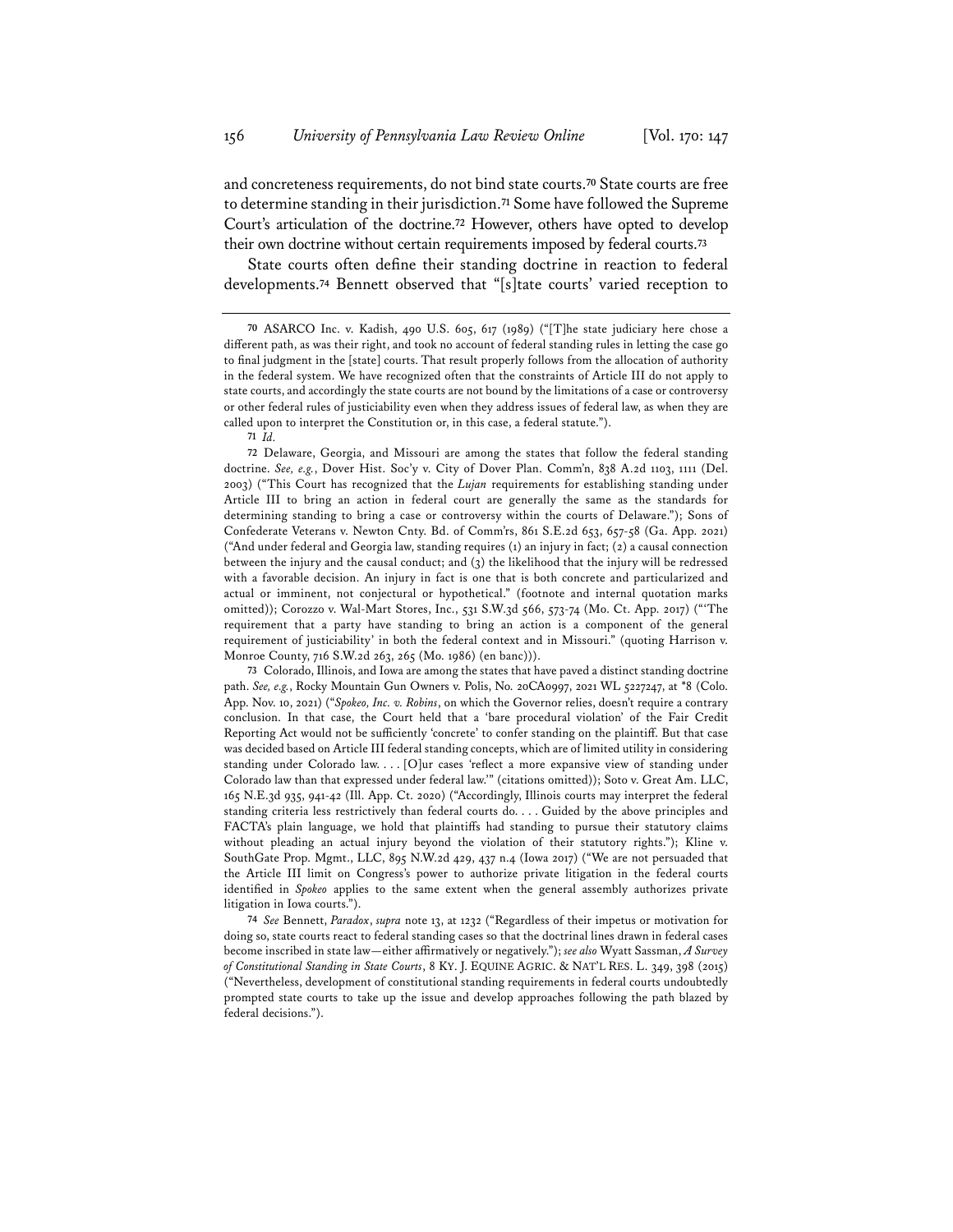*Lujan*'s revised standing doctrine led to a kaleidoscope of state standing rules."**<sup>75</sup>** Bennett, building on the impressive work of Wyatt Sassman, categorized state standing rules into camps that either adopted or rejected *Lujan*'s framework.**<sup>76</sup>** In his count, roughly half of states have adopted *Lujan*'s framework, while the others have charted a different course.**<sup>77</sup>** But given the reactionary nature of how state courts address standing in their own tribunals, it is unsettled whether those states that have adopted or rejected *Lujan* will continue those trends in light of *Spokeo* and *TransUnion*.**<sup>78</sup>** Recent case law, though, suggests that some states have rejected *Spokeo* and will entertain federal questions in state courts that would not survive in federal courts.**<sup>79</sup>**

#### C. *State Courts' Duty to Entertain Federal Question Claims*

The standing doctrine, derived from Article III, is not the only restriction on federal court jurisdiction. Federal courts have limited jurisdiction and may only entertain "such cases as are within the judicial power of the United States as defined in the Constitution and entrusted to them by a jurisdictional grant by Congress."**<sup>80</sup>** The Constitution's grant of judicial power for federal courts extends to "all Cases, in Law and Equity, arising under this Constitution, the Laws of the United States, and Treaties made . . . under their authority."**<sup>81</sup>** Congress has implemented the Constitution's grant of authority by passing 28 U.S.C. § 1331 with almost identical language.**<sup>82</sup>** The statute allows federal courts to adjudicate federal questions.**<sup>83</sup>** Further, a number of federal statutes, like the FCRA, contain their own jurisdictional provision authorizing suit in federal court.**<sup>84</sup>** Therefore, "true federal question jurisdiction is accomplished by § 1331 and many jurisdictional provisions in other pieces of legislation."**<sup>85</sup>**

**<sup>75</sup>** *See* Bennett, *Paradox*, *supra* note 13, at 1232.

**<sup>76</sup>** *Id.* at 1233 fig.1. While Bennett also categorizes the standing rules against a prudential– constitutional dimension, that perspective is not the focus of this article. *Id.*

**<sup>77</sup>** *Id.* at 1233.

**<sup>78</sup>** *See id.* ("But for many reasons—including change in court composition, a general lack of standing cases in state courts, and the politicization of standing as a legal issue—a state's adherence to *Lujan* is no guarantee that *Spokeo*-type claims will be barred there. . . . Instead, *Spokeo* gives state courts a new chance to decide whether to follow federal doctrine. Just as with *Lujan*, we should expect states to make different choices—and indeed they already are.").

**<sup>79</sup>** *See, e.g.*, cases cited *supra* note 73.

**<sup>80</sup>** Lawrence H. Cooke, *Waste Not, Wait Not—A Consideration of Federal and State Jurisdiction*, 49 FORDHAM L. REV. 895, 897 (1981).

**<sup>81</sup>** U.S. CONST. art. III, § 2, cl. 1.

**<sup>82</sup>** 28 U.S.C. § 1331 ("The district courts shall have original jurisdiction of all civil actions arising under the Constitution, laws, or treaties of the United States.").

**<sup>83</sup>** John F. Preis, *Reassessing the Purposes of Federal Question Jurisdiction*, 42 WAKE FOREST L. REV. 247, 250 (2007) [hereinafter Preis, *Reassessing the Purposes*].

**<sup>84</sup>** *E.g.*, 15 U.S.C. § 1681p.

**<sup>85</sup>** Preis, *Reassessing the Purposes*, *supra* note 83, at 251.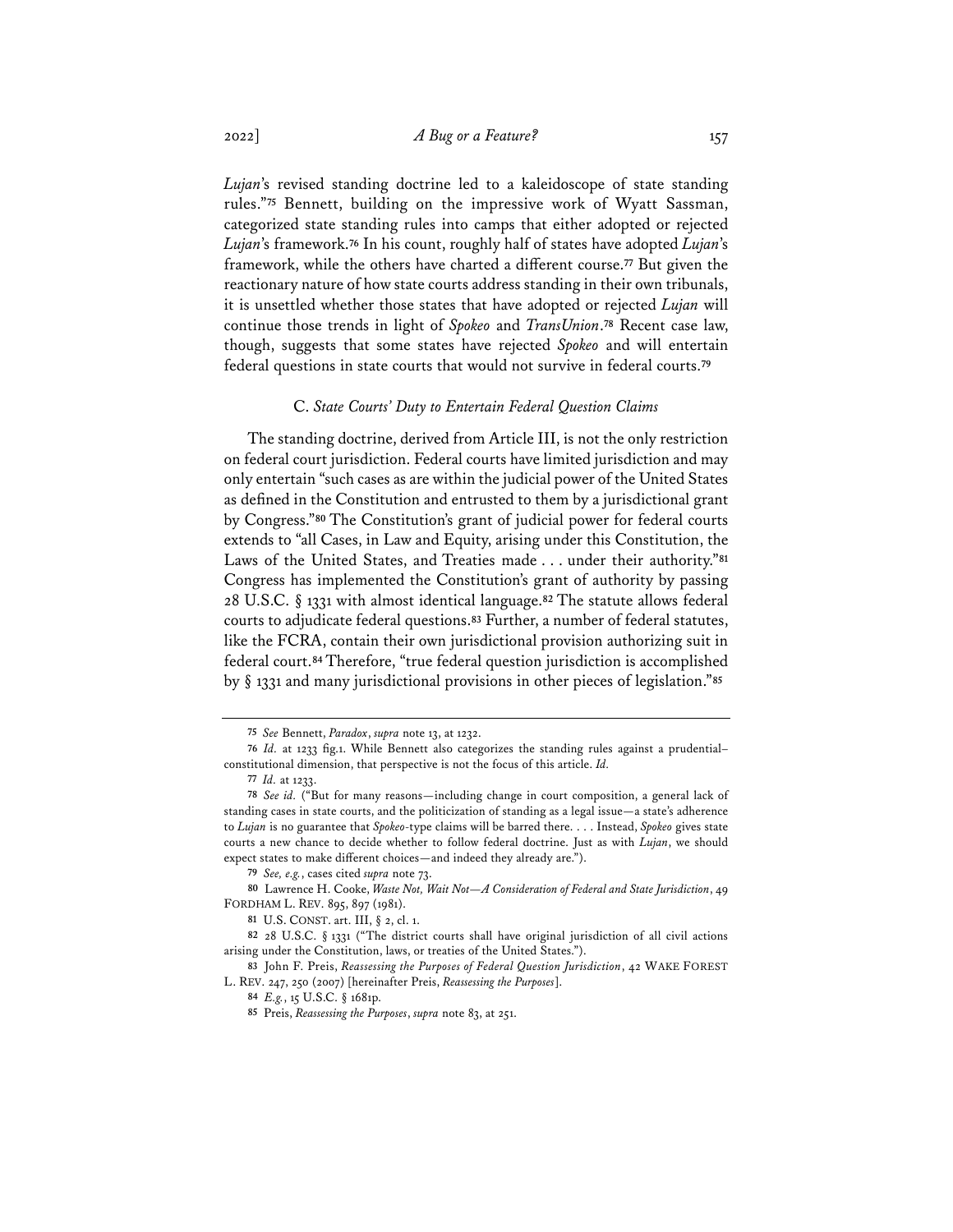Absent specific circumstances, state courts are obliged to open their doors to federal questions and have done so historically.**<sup>86</sup>** Supreme Court case law coupled with constitutional scriptures make this so. First, the Constitution's Supremacy Clause commands that "[t]his Constitution, and the Laws of the United States which shall be made in Pursuance thereof . . . shall be the supreme Law of the Land; and the Judges in every State shall be bound thereby . . . ."**<sup>87</sup>** Thus, the Constitution commands state-court judges to enforce federal law.**<sup>88</sup>** Second, scholars point to the "Madisonian Compromise" etched into the first clause of the Constitution's third article.**<sup>89</sup>** Succinctly put, because the Constitution does not require Congress to create inferior federal courts, state courts would be the de facto tribunal to adjudicate federal rights if Congress decided not to create lower federal courts.**<sup>90</sup>** Finally, the Supreme Court has spoken authoritatively on the issue. In *Clafin v. Houseman*,**<sup>91</sup>** the Supreme Court held that state courts are presumed competent to adjudicate federal claims and that there is a default presumption of concurrent jurisdiction—that state courts and federal courts have jurisdiction over federal questions unless Congress says otherwise.**<sup>92</sup>** In the words of Redish and Sklaver, *Testa v. Katt***<sup>93</sup>** held that "the Supremacy Clause required the state courts to obey a valid federal law which obligated them to adjudicate federal claims."**<sup>94</sup>** The Court framed the question as "concern[ing] only the

**89** U.S. CONST. art III, § 1, cl. 1. *See generally* Michael G. Collins, *Article III Cases, State Court Duties, and the Madisonian Compromise*, 1995 WIS. L. REV. 39; Henry M. Hart, Jr., *The Power of Congress to Limit the Jurisdiction of Federal Courts: An Exercise in Dialectic*, 66 HARV. L. REV. 1362 (1953).

**90** Collins, *supra* note 89, at 47-49; Hart, *supra* note 89, at 1363-64.

**91** 93 U.S. 130 (1876).

**93** 330 U.S. 386 (1947).

**94** Martin H. Redish & Steven G. Sklaver, *Federal Power to Commandeer State Courts: Implications for the Theory of Judicial Federalism*, 32 IND. L. REV. 71, 76 (1998); *Testa*, 330 U.S. at 389- 92, 393 ("For the policy of the federal Act is the prevailing policy in every state."); *see also* Gordon & Gross, *supra* note 86, at 1159-60 ("[*Testa*] finds a state court obligation to hear federal claims that overcomes any policy of judicial restraint against hearing those claims, and it forbids discrimination by the states against federal claims when the state courts can hear analogous state claims.").

**<sup>86</sup>** Testa v. Katt, 330 U.S. 386, 389-91 (1947); Nicole A. Gordon & Douglas Gross, *Justiciability of Federal Claims in State Court*, 59 NOTRE DAME L. REV. 1145, 1152-53 (1984); Paul J. Katz, Comment, *Standing in Good Stead: State Courts, Federal Standing Doctrine, and Reverse-*Erie *Analysis*, 99 NW. U. L. REV. 1315, 1323-24 (2005).

**<sup>87</sup>** U.S. CONST. art. VI, cl. 2.

**<sup>88</sup>** *See* Printz v. United States, 521 U.S. 898, 907 (1997) (explaining that the Supremacy Clause instructs state judges to enforce federal law); Katz, *supra* note 86, at 1322 ("When state judges exercise . . . jurisdiction over federal claims, the Supremacy Clause directs them to uphold the federal law over contrary state law.").

**<sup>92</sup>** *Id.* at 136-37; *see also* Martin H. Redish & John E. Muench, *Adjudication of Federal Causes of Action in State Court*, 76 MICH. L. REV. 311, 314 (1976) ("[I]t must have been clearly understood at the time [of the Founding] that state courts would be competent to hear federal causes of action, since there was a possibility that no extensive federal judiciary would be formed."); Gordon & Gross, *supra* note 86, at 1160.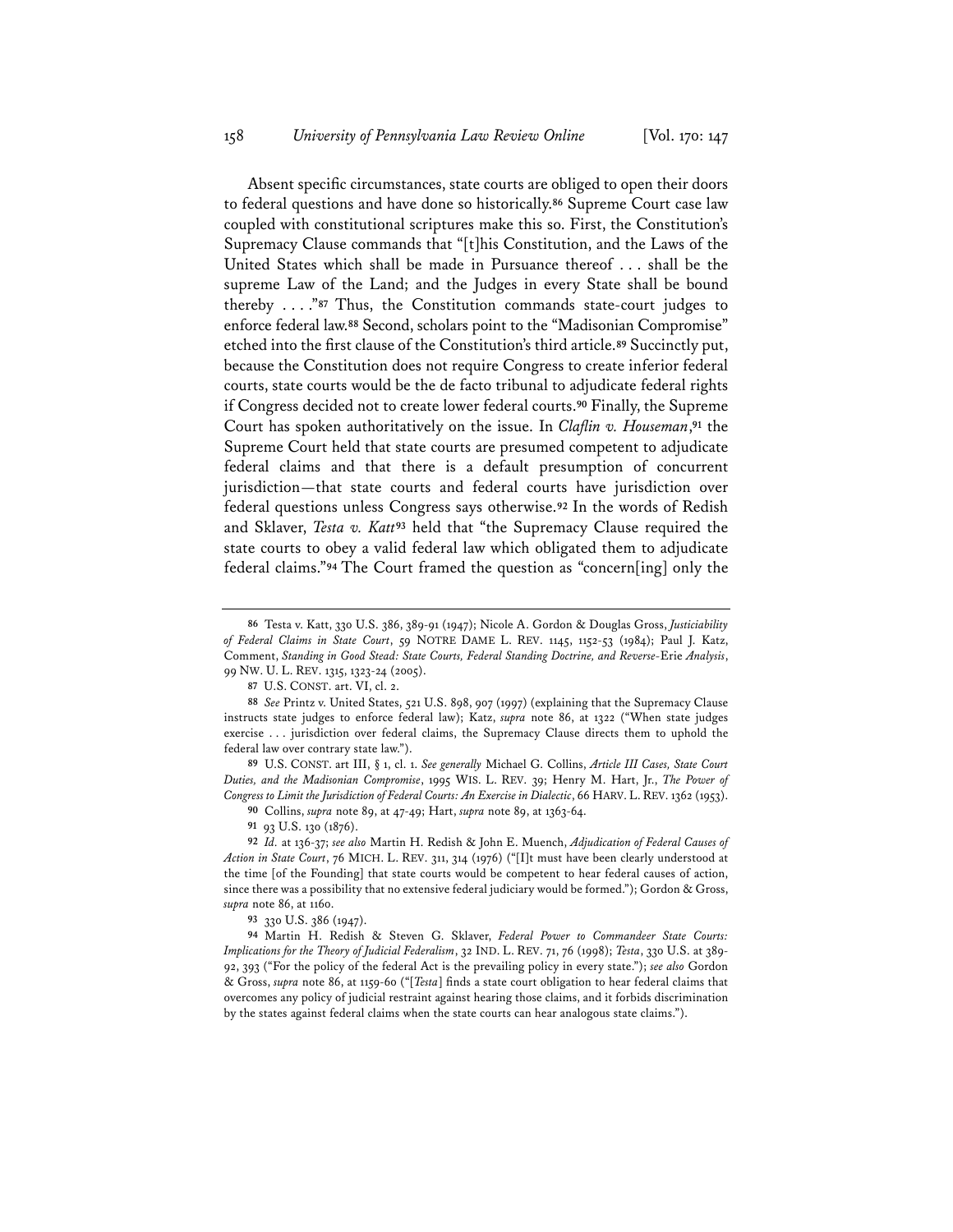right of a state to deny enforcement to claims growing out of a valid federal law."**<sup>95</sup>** And it answered it in the negative—the state could not refuse to adjudicate such claims.**<sup>96</sup>** Therefore, the Court's jurisprudence has created an obligation for state courts to hear federal question claims unless either Congress has excluded them from doing so or they have a valid excuse for refusing their jurisdiction.**<sup>97</sup>**

\* \* \*

This Part highlighted the design of our constitutional system that allows for state courts to entertain claims emanating from federal law. Federal standing restrictions do not bar state courts from entertaining claims in their forum. And the Founders, the Constitution, and Supreme Court precedent presume that state courts are competent to hear claims arising out of federal law. Therefore, the fact that some federal question claims are adjudicated in state courts when they are barred from federal court is less of a bug in the system as much as it is a predictable feature of judicial federalism.**<sup>98</sup>**

### II. CRITICISMS OF THE POST-*SPOKEO* AND *TRANSUNION* LANDSCAPE

This aspect of our judicial system—the potential of exclusive state-court jurisdiction over federal claims—troubles Professor Bennett. While his critique is largely of this development of federal standing doctrine,**<sup>99</sup>** he articulates a fear that this design threatens federal law. He argues that "[t]he potential costs to the federal judiciary and its ability to superintend the development of federal law are grave."**<sup>100</sup>** He predicts "a massive transfer of federal claims from federal to state courts, where federal law will develop largely without the participation of federal courts."**<sup>101</sup>** The foremost issue to

**<sup>95</sup>** *Testa*, 300 U.S. at 394.

**<sup>96</sup>** *Id.*; *cf.* Tafflin v. Levitt, 493 U.S. 455, 460 (1990) (finding that state courts have presumptive authority to adjudicate federal claims); sources cited *infra* note 97.

**<sup>97</sup>** Gordon & Gross, *supra* note 86 at 1165 (explaining that *Testa* has come to stand for "the proposition that state courts of general jurisdiction must hear all properly-presented federal claims when jurisdiction is concurrent"). In the rare event that there is a "disabling incompatibility between the federal claim and state court adjudication," *Testa* and its progeny provide an escape hatch from a state court's obligation to hear federal claims. *Id.* at 1153 (quoting Gulf Offshore Co. v. Mobil Oil Corp., 453 U.S. 473, 477-78 (1981)); *see also id.* at 1153 n.25 (collecting authority describing the exceptions to this obligation).

**<sup>98</sup>** For a brief discussion of the themes inherent in judicial federalism, see Michael E. Solimine, *Supreme Court Monitoring of State Courts in the Twenty-First Century*, 35 IND. L. REV. 335, 335 (2002) and Sandra Day O' Connor, *Our Judicial Federalism*, 35 CASE W. L. REV. 1 (1984).

**<sup>99</sup>** I do not necessarily disagree with him, and the army of others, who have persuasively critiqued and questioned the Supreme Court's standing doctrine.

**<sup>100</sup>** Bennett, *Paradox*, *supra* note 13, at 1244.

**<sup>101</sup>** *Id.* at 1214.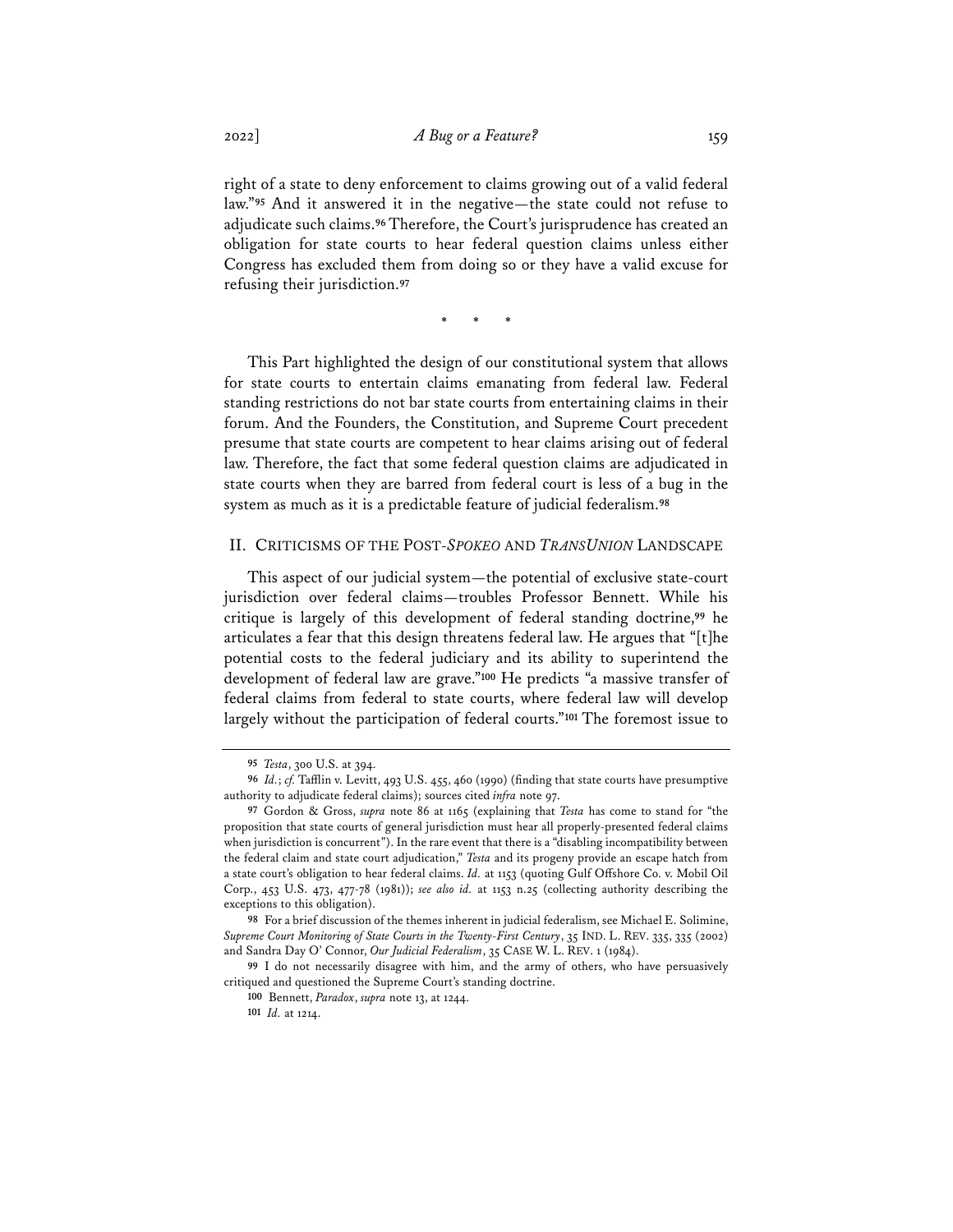him is the "possibility of disuniformity in federal law, a problem the Supreme Court alone cannot solve. If the guiding principle for claim allocation in the federal system is that federal law should be mainly decided by federal courts . . ., the present state of affairs flips that presumption on its head."**<sup>102</sup>** Finally, he argues that the fallout from the Court's standing decisions was "unforeseen," and that the only way out of this "paradox" is for the Court to overrule *Spokeo*.**<sup>103</sup>**

## III. A FEATURE AND NOT A BUG

Bennett's criticisms are misplaced and overstate the effects that *Spokeo* and *TransUnion* may have on the state and federal judicial system. The initial data from the post-*Spokeo* world does not indicate a massive transfer of cases. Rather, the data show that the Supreme Court cases affected a limited number of federal statutes, and even then, plaintiffs have not inundated state courts. Further, state courts that entertain these federal question cases are (1) well-suited to adjudicate federal questions, (2) will not create substantial disuniformity in federal law, and (3) do not warrant critiques stemming from federalism concerns—namely, that federal law should be created and interpreted solely by the federal sovereign. The Framers might not have envisioned this exact situation, but constitutional insight may help understand the situation not as a "paradox" but as a feature of federalism.**<sup>104</sup>**

First, an analysis of cases citing *Spokeo* and *TransUnion* support an initial conclusion that there has not been a massive transfer of federal cases to state court. Out of the 5,565 cases that cite *Spokeo*, which the Court decided in 2016, only fifty-three, or 0.95%, are state-court decisions.**<sup>105</sup>** However, out of these fifty-three cases, only six involve plaintiffs bringing federal statutory causes of action.**<sup>106</sup>** And these cases only entertained certain federal claims—

**106** *See* Soto v. Great Am. LLC, 165 N.E.3d 935, 942 (Ill. App. Ct. 2020) (finding standing for the plaintiff to assert their FACTA claim); Lee v. Buth-Na-Bodhaige, Inc., 143 N.E.3d 645, 665 (Ill. App. Ct. 2019) (holding that the state court properly exerted jurisdiction over the plaintiff's

**<sup>102</sup>** *Id.* at 1216.

**<sup>103</sup>** *Id.* at 1244, 1267-68.

**<sup>104</sup>** Chief Justice Burger once observed in reference to an ALI study that "[u]narticulated, but implicit, in the Institute's study was that the state courts of this country are the basic instrument of justice under our system, and this, of course, is the heart of what we call federalism." Cooke, *supra* note 80, at 898.

**<sup>105</sup>** To conduct this search, I retrieved *Spokeo* on Westlaw and narrowed its citing references to cases. I excluded cases that came from the District of Columbia Circuit Court of Appeals, Washington D.C. Superior Court system, "Specialty" Courts, or courts from the Territories when deriving the total number of decisions that cite *Spokeo* (5,565). To find the number of state-court decisions, I then filtered by jurisdiction to "State." Following the same method, *TransUnion* has been cited in 432 cases since the Supreme Court announced its decision. Only three have been state-court decisions. These searches were run on April 6, 2022.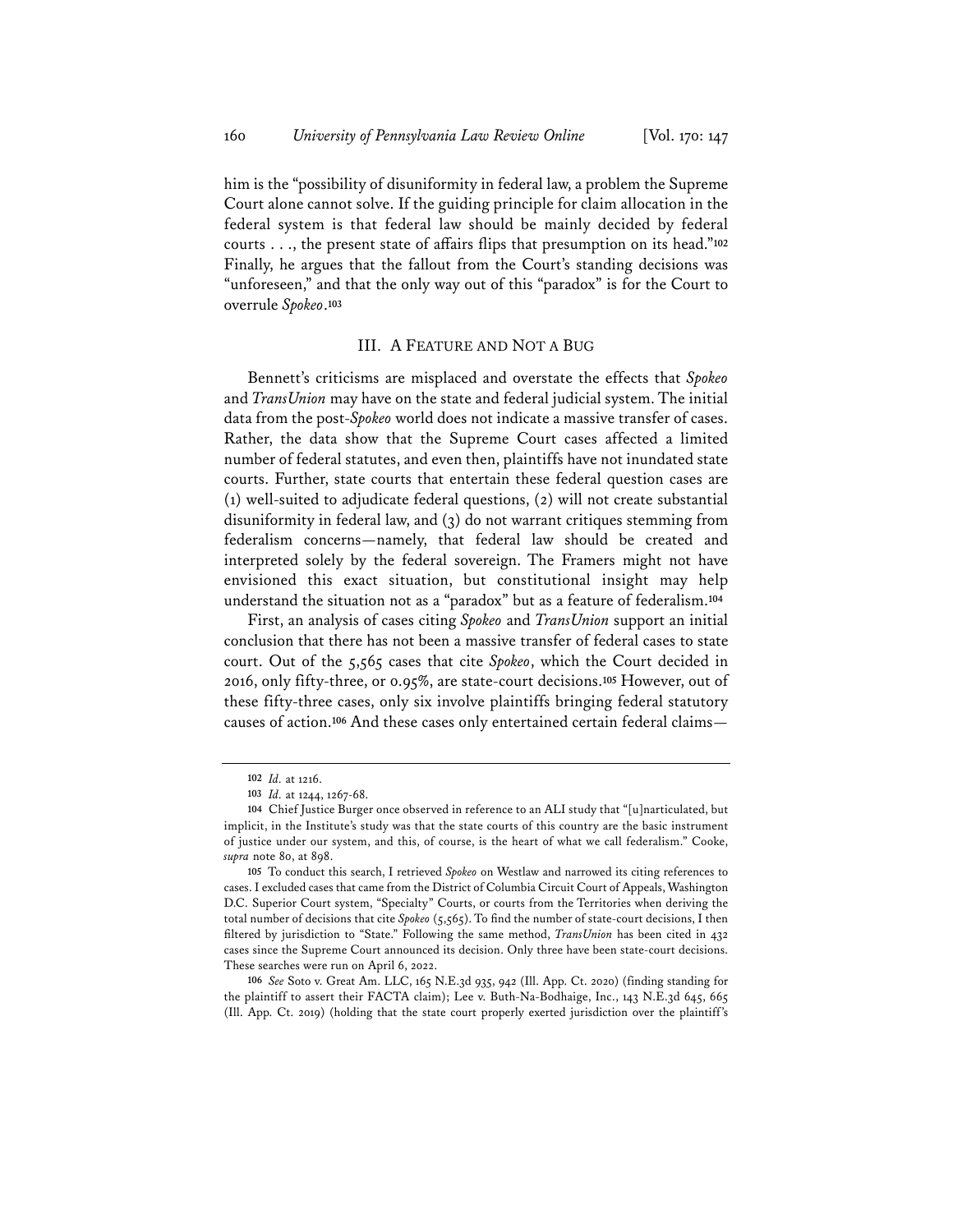not an avalanche of the entire United States Code. These claims were based on the FCRA and FACTA, and in two cases, the plaintiffs' claims were dismissed for lack of standing.**<sup>107</sup>** *Spokeo*'s true impact may not be fully felt until the dust settles from the *TransUnion* opinion. But there have only been three cases decided by state courts that cite *TransUnion*—and in each case, the plaintiffs brought a state-law cause of action.**<sup>108</sup>** Five years after *Spokeo*, though, there has been a slight, arguably negligible, transfer of cases from federal to state courts, based on a narrow set of federal statutes.**<sup>109</sup>**

Second, state courts are equipped to decide federal question cases and are not likely to create disuniformity with federal law. As discussed above, state courts of general jurisdiction are presumed competent to hear claims based on federal law.**<sup>110</sup>** They regularly entertain and adjudicate significant federal questions predicated on the Constitution—specifically the Bill of Rights and the Fourteenth Amendment.**<sup>111</sup>** This is likely due to state-courts' handling of criminal and habeas dockets, which present rights-based claims that may have

**107** *See* cases cited *supra* note 106. *But see* Chemerinsky, *supra* note 57, at 284 ("The implications of *TransUnion* apply to a myriad of federal statutes."). While this Essay does not attempt to evaluate Dean Chemerinsky's concerns, they do not seem warranted either based on this initial assessment.

**108** Laws v. Grayeyes, 498 P.3d 410 (Utah 2021); State *ex rel.* W. Va. Univ. Hosps.-E., Inc. v. Hammer, 866 S.E.2d 187 (W. Va. 2021); Dohlen v. City of San Antonio, No. 20-025, 2022 WL 983764 (Tex. Apr. 1, 2022).

FACTA claim); Smith v. Ohio State Univ., No. 17AP-218, 2017 WL 6016627, at \*4 (Ohio Ct. App. Dec. 5, 2017) (dismissing the plaintiff's FCRA claims for lack of standing); Corozzo v. Wal-Mart Stores, Inc., 531 S.W.3d. 566, 575-76 (Mo. Ct. App. 2017) (finding that the plaintiffs lacked standing to bring their FCRA claim); Campbell v. Adecco USA, Inc., 561 S.W.3d 116, 124 (Mo. Ct. App. 2018) (finding that the plaintiffs lacked standing as to one of their claims under the FCRA, but that they established a concrete injury to support standing for two of their other claims); Courtright v. O'Reilly Auto., 604 S.W.3d 694, 704 (Mo. Ct. App. 2020) (finding standing for the plaintiff to assert his FCRA claim).

**<sup>109</sup>** This analysis is arguably incomplete. There are other ways to investigate the potential transfer of cases. For example, one could search for cases citing various federal laws or their subsections, including the FACTA, FCRA, Telephone Consumer Protection Act, etc. However, the results are fairly similar. As of April 6, 2022, on Westlaw, only 62 of the 2,931 cases citing the first provision of the FCRA, 15 U.S.C. § 1681—which courts often cite when adjudicating FCRA claims—after May 16, 2016, the day the Supreme Court decided *Spokeo*, are from state courts. However, the percent of state-court decisions, 2.11%, overstates potential state-court involvement because many involve decisions that are not about the merits of a plaintiff's claim. *See, e.g.*, Shasteen v. ABC Phones of N.C., Inc., No. 685 WDA 2020, 2021 WL 4704156, at \*2 (Pa. Super. Ct. Oct 8, 2021) (affirming arbitration panel's decision on the basis that a court may not retry issues addressed in arbitration); Richardson v. Murray, No. 120,680, 2020 WL 4723097, at \*1 (Kan. Ct. App. Aug. 14, 2020) (affirming the district court's award of attorney's fees for a breach of contract claim and its denial of attorney's fees under the Kansas Consumer Protection Act); Alston v. Schuckit & Assocs., P.C., No. 3048, 2020 WL 3639868, at \*4 (Md. Ct. Spec. App. July 6, 2020) (finding that the lower court "did not abuse its discretion in denying [the appellant's] motion and dismissing his case with prejudice"). My goal with these empirical observations is not to be exhaustive but to begin the conversation on how to measure the impact of *Spokeo* and *TransUnion* on our judicial system.

**<sup>110</sup>** *See supra* Section I.C.

**<sup>111</sup>** *See, e.g.*, Preis, *Reassessing the Purposes*, *supra* note 83, at 283.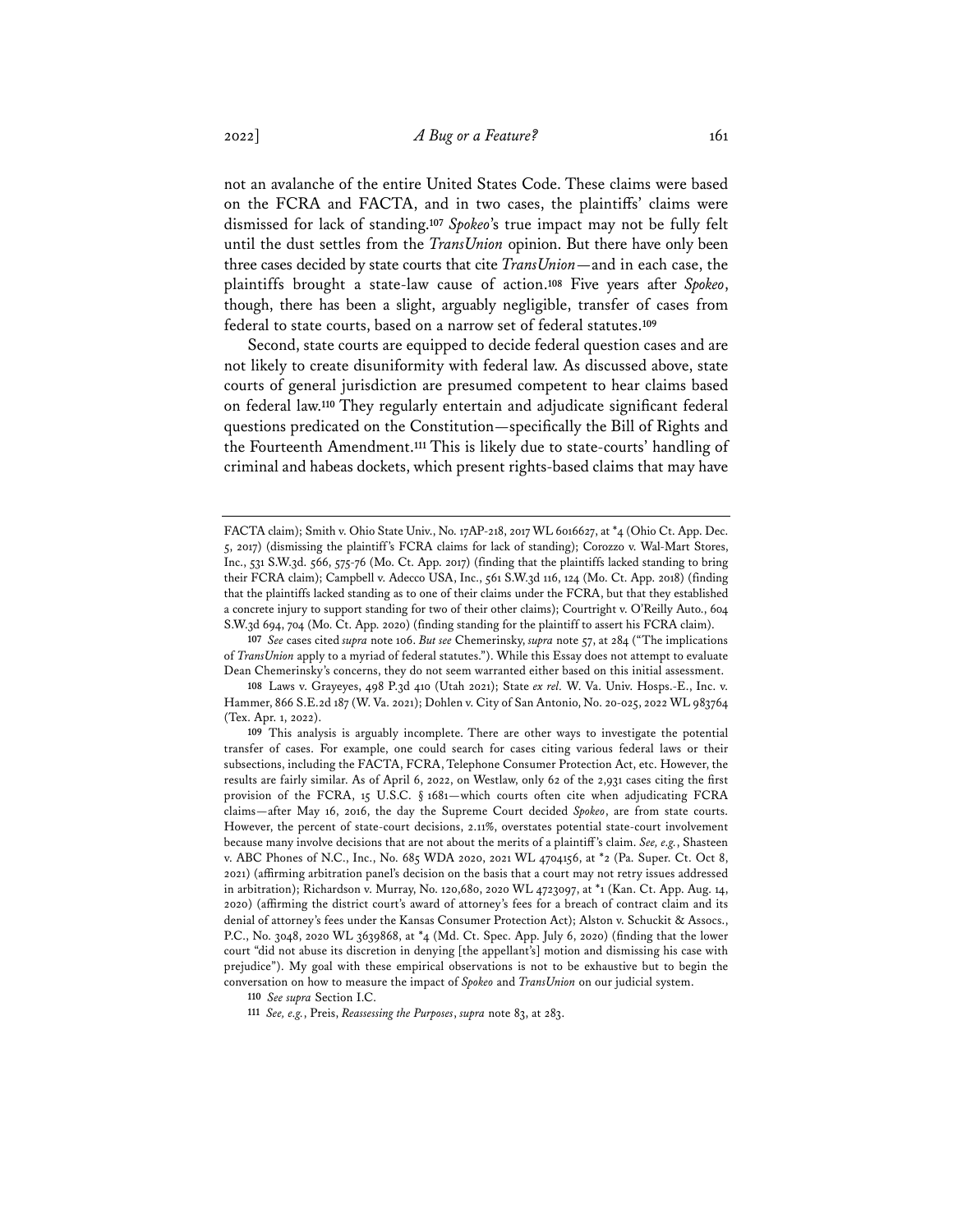analogous state constitution provisions.**<sup>112</sup>** State courts have more limited experience handling claims based on federal statutes.**<sup>113</sup>** While state courts may initially lack experience in these matters,**<sup>114</sup>** it is something that can be gained and is not innate in any court system. State courts do not ignore federal courts' experience interpreting and applying federal law when adjudicating statutory federal questions in their own forums.**<sup>115</sup>** State-court judges can, and do learn, from their federal counterparts.**<sup>116</sup>** As Preis has observed, "state courts routinely rely on federal precedent in making their decisions, suggesting that their decisions will often comport with those of the federal courts, and [] even when state courts judge in the comparatively unconstrained field of state common law, the variability in their results remains quite limited."**<sup>117</sup>** And, as always, the United States Supreme Court still retains the *final* say if state courts deviate too far from constitutional or federal law commands.**<sup>118</sup>**

Further, state courts will be confined to an even narrower set of statutory cases than appears on first blush. The only cases that will find a pulse in state courts are those in which a plaintiff does not allege, or a defendant cannot prove when attempting to remove to federal court, more than a bare procedural violation.**119**This limits the potential reach of state-court decisions on these federal questions.

Exclusive state-court jurisdiction will also not result in the level and extent of disuniformity in law that Bennett predicts.**<sup>120</sup>** Baked into this premise is the assumption that federal law, as interpreted by federal courts, is uniform (or at least arguably so). However, circuit splits pervade the federal system. It would be a comically long footnote to capture the extent of circuit

**<sup>112</sup>** *Id.*

**<sup>113</sup>** *Id.* at 285-86.

**<sup>114</sup>** Bennett, *Paradox*, *supra* note 13, at 1238-39 ("[F]ederal judges have more experience and knowledge of . . . federal statutory claims—and are collectively better suited to ensure uniform interpretation of federal laws—than their state counterparts."); Redish & Muench, *supra* note 92, at 312 ("[S]tate court adjudication of certain federal causes of action might threaten the evolution of federal rights because state judges often lack the expertise to deal with problems unique to federal law."); William Cohen, *The Broken Compass: The Requirement That a Case Arise "Directly" Under Federal Law*, 115 U. PA. L. REV. 890, 893, 906, 912 (1967) (discussing federal courts' expertise in federal law as a general matter).

**<sup>115</sup>** Preis, *Reassessing the Purposes*, *supra* note 83, at 265 ("[S]tate courts rely more heavily on federal precedent in resolving statutory federal questions than constitutional federal questions. In these cases, state courts rely on federal precedent over seventy-five percent of the time.").

**<sup>116</sup>** *Id.*

**<sup>117</sup>** *Id.* at 263.

**<sup>118</sup>** *See* Martin v. Hunter's Lessee, 14 U.S. (1 Wheat.) 304 (1816). I discuss this in further detail below.

**<sup>119</sup>** *See supra* Part I.

**<sup>120</sup>** *See supra* Part II.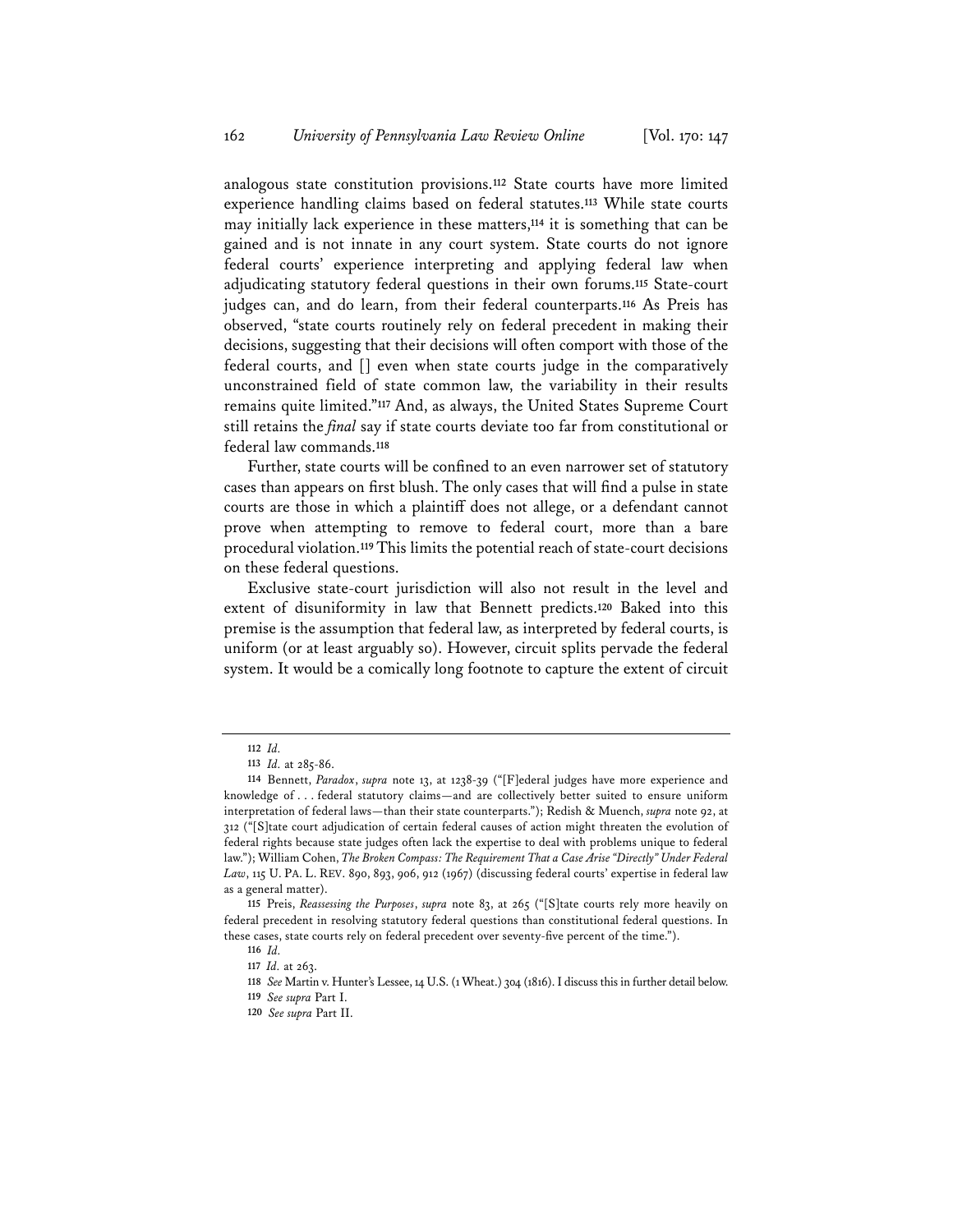splits.**<sup>121</sup>** But, just for example, class certification might be granted in one circuit and not another based on whether or not an administratively feasible mechanism exists to identify class members**122**; the equal terms provision of the federal Religious Land Use and Institutionalized Persons Act of 2000 would allow a synagogue to be built in a Florida city despite a local zoning ordinance limiting them to residential areas but not in Long Branch, New Jersey if it had adopted a similar zoning restriction**123**; and if a plaintiff sued the federal government under the Federal Tort Claims Act alleging wrongful removal under immigration laws, the Ninth Circuit would exert jurisdiction over that claim, but the Eighth Circuit would not.**<sup>124</sup>**

This is not to say that because disuniformity exists in the federal level, potential exclusive state-court jurisdiction over certain questions of federal law is unimportant. However, Bennett fails to grapple with the reality that there is no measure of how much disuniformity is enough to destabilize federal law. And because the background of federal law is already disjointed it is unclear whether state courts will have much of an impact in adjudicating federal question claims, especially because "in the federal and state systems, where hundreds of thousands of federal questions are decided in civil cases each year, a single errant decision by a state trial court does little to affect the overall uniformity of federal law."**<sup>125</sup>**

Even if state courts were apt and would not disuniformly interpret federal law, Bennett posits that this regime poses a threat to federalism: "[T]he current state of the law threatens to assign a discrete class of federal claims exclusively to state court, frustrating both the benefits of the federal sovereign's control over its own law and the possibility of cross-fertilization in one go."**126**This critique persists, in his view, even though the United States Supreme Court has the authority to review state supreme court decisions that disrupt federal control of federal law.**<sup>127</sup>** The United States Supreme Court's power to review state supreme court decisions is asymmetrical: losing defendants in state court may bring a case before it, but plaintiffs who lose at

**<sup>121</sup>** Preis reports that there were a total of 1017 new circuit splits from an analysis combining the splits from 1998, 1999, 2002, and 2003. Preis, *Reassessing the Purposes*, *supra* note 83, at 261 tbl.1. For an overview of circuit splits, see BLOOMBERG L., https://www.bloomberglaw.com/home [https://perma.cc/2Y3P-QE7K] (enter "Circuit Splits Reported in U.S. Law Week" in the search bar).

**<sup>122</sup>** Geoffrey C. Shaw, Note, *Class Ascertainability*, 124 YALE L.J. 2354, 2357, 2357 n.14 (2015) (collecting cases and discussing the circuit split).

**<sup>123</sup>** *Compare* Midrash Sephardi, Inc. v. Town of Surfside, 366 F.3d 1214, 1231 (11th Cir. 2004), *with* The Lighthouse Inst. for Evangelism, Inc. v. City of Long Branch, 510 F.3d 253, 268 (3d Cir. 2007).

**<sup>124</sup>** *Compare* Arce v. United States, 899 F.3d 796, 799-801 (9th Cir. 2018), *with* Silva v. United States, 866 F.3d 938, 942 (8th Cir. 2017).

**<sup>125</sup>** Preis, *Reassessing the Purposes*, *supra* note 83, at 268.

**<sup>126</sup>** Bennett, *Paradox*, *supra* note 13, at 1246.

**<sup>127</sup>** *Id.* at 1248-49.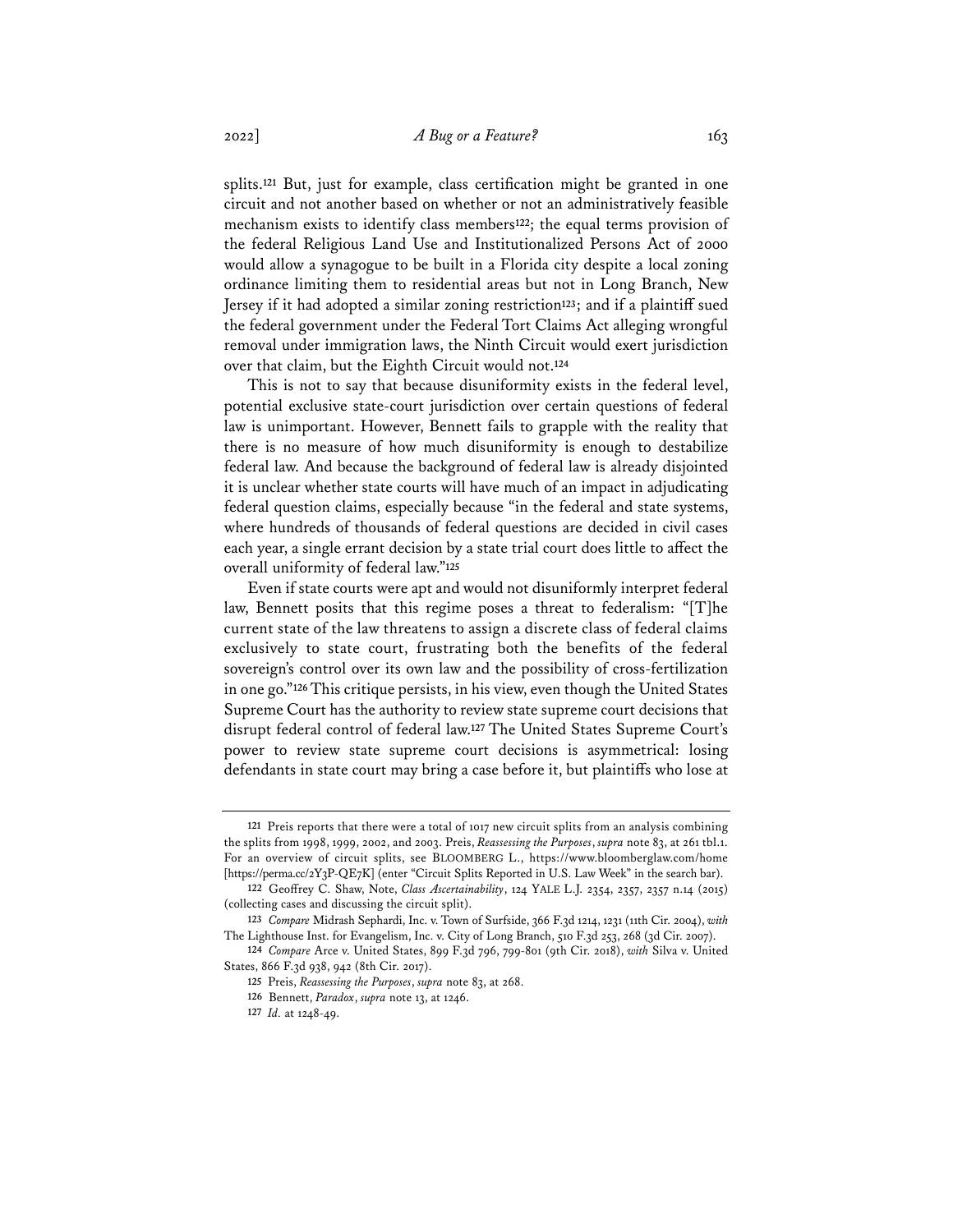the state supreme court level and lack federal standing cannot.**<sup>128</sup>** This, then, in Bennett's view, is a suboptimal equilibrium of a sovereign's "control" of its law.**<sup>129</sup>**

I am not as persuaded. First, while Bennett did not have the benefit of *TransUnion*, he suggests that this fallout from the standing cases was likely unforeseen from the bench.**<sup>130</sup>** However, Justice Thomas, in dissent, directly addressed the "paradox" that the majority had created.**<sup>131</sup>** Instead of charting a different path, the majority buckled down and allowed for state courts to assume their constitutional role in adjudicating federal question cases.**<sup>132</sup>**

Second, the Constitution, as a baseline, presupposes that state courts would have concurrent jurisdiction over federal questions, without any other lower federal courts, and that the Supreme Court would have the final power to say what the law is.**<sup>133</sup>** Over time, the Court has reaffirmed the principle that state-court doors must generally be open to federal causes of action.**<sup>134</sup>** And the Court has identified certain categories of gatekeeping mechanisms, like standing, to effectuate the Constitution's other commands that limit its jurisdiction.**<sup>135</sup>** In essence, the equilibrium the Court has created is the result of tradeoffs—the push and pull of constitutional commands. However, that does not mean that it lacks control of federal law.

Third, it is undisputed that the Supreme Court retains the power to review and decide questions of federal law stemming from state supreme court decisions.**<sup>136</sup>** I do not disagree that it is odd that defendants, but not plaintiffs, who lose at the highest state-court level can petition the United States Supreme Court for review. But this alone does not threaten federal control of federal law as much as it presents an unfair reality for plaintiffs.**<sup>137</sup>** Yet, this unfairness may itself be outweighed when a plaintiff has their case heard on their terms in state court and is not dragged by a defendant into federal court through removal.

Relatedly, this asymmetry will not unacceptably skew the development of federal law.**<sup>138</sup>** Similar to the discussion involving uniformity above, no baseline exists to measure what level of asymmetrical appellate review will

**<sup>128</sup>** *Id.*

**<sup>129</sup>** *Id.* **130** *Id.* at 1244.

**<sup>131</sup>** *TransUnion*, 141 S. Ct. 2190, 2224 n.9 (2021) (Thomas, J., dissenting).

**<sup>132</sup>** *See generally id.* (majority opinion).

**<sup>133</sup>** *See supra* Section I.C; Marbury v. Madison, 5 U.S. (1 Cranch) 137, 177 (1803).

**<sup>134</sup>** *See supra* Section I.C.

**<sup>135</sup>** *See supra* Part II.

**<sup>136</sup>** Martin v. Hunter's Lessee, 14 U.S. (1 Wheat.) 304, 342 (1816).

**<sup>137</sup>** Bennett, *Paradox*, *supra* note 13, at 1248.

**<sup>138</sup>** *Id.* at 1249 ("The Court's asymmetric jurisdiction thus ensures that its already-limited supervisory power is also structurally biased against expansive readings of federal law, at least to the extent that the Court is more likely to reserve than affirm . . . .").